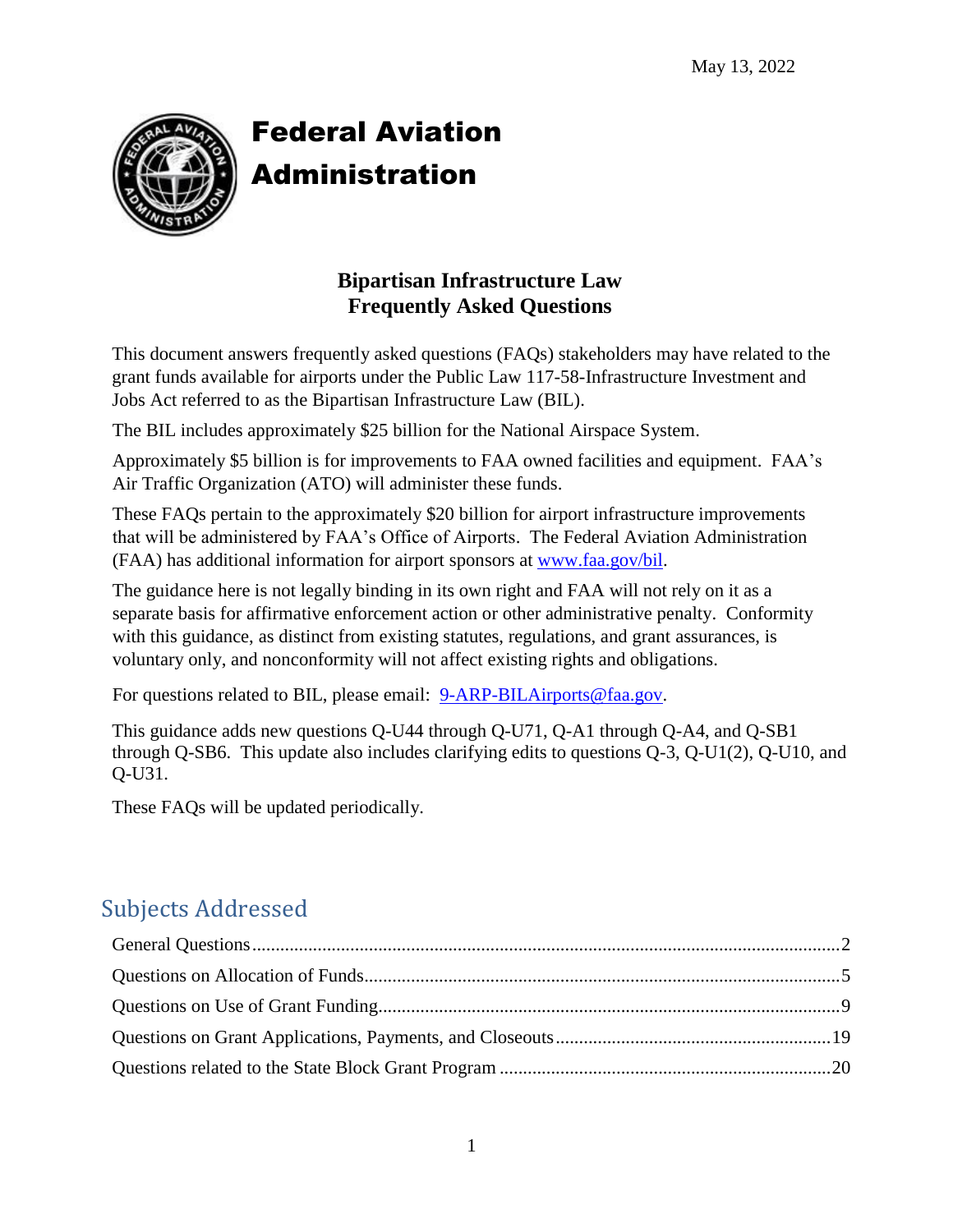## **General Questions**

#### <span id="page-1-0"></span>**Q-1: How does the Bipartisan Infrastructure Law (BIL) benefit airports?**

**A:** Title VIII of Division J of the Infrastructure Investment and Jobs Act (Public Law 117-58) of 2021 (BIL) provides \$25 Billion for the National Aerospace System (NAS). Five billion dollars of the BIL funds will be administered by FAA's Air Traffic Organization (ATO) will fund much needed FAA facilities upgrades. FAA's Office of Airports (ARP) will administer the remaining approximately \$20 billion in grant funds for airport infrastructure, terminal development, including multimodal terminal development and on-airport rail access projects, and airport owned towers.

#### **Q-2: Where is this funding coming from?**

**A:** The \$25 billion comes directly from the U.S. Treasury's General Fund.

#### **Q-3: Are the BIL funds split into different funding buckets?**

- **A:** Yes.Five billion dollars is being administered by ATO for improvements to FAAowned facilities. ARP will administer approximately \$20 billion of BIL funds to airport sponsors. The \$20 billion is allocated over 5 years (\$4 billion annually). Of the \$20 billion, FAA will receive up to \$118 million annually for administration of BIL funds and the Office of Inspector General (OIG) receives \$2 million annually for oversight of BIL funds.
	- (1) Airport Infrastructure Grants (AIG) include formula allocations (AIG Allocated) and competitive (AIG Competitive) funds of up to \$14.55 billion.
		- a) Primary Airports share not more than \$2.39 billion annually based enplanement and cargo volume.
		- b) Non-Primary Airports share not more than \$500 million annually, based on airport classification in the National Plan of Integrated Airport System (NPIAS) and the aggregated NPIAS eligible development cost for each classification.
		- c) AIG provides \$20 million annually in competitive grants (AIG Competitive) for sponsor owned contract towers participating in the Federal contract tower program and the contract tower cost share program (FCT). These funds are available to: construct, repair, improve, rehabilitate, modernize, replace, or relocate an airport control tower; acquire and install air traffic control, communications, and related equipment in an airport control tower; and construct a remote tower certified by the FAA including acquisition and installation of air traffic control, communications, or related equipment. (**To date there is no FAA-certified remote tower technology.)**
	- (2) Approximately \$4.85 billion (\$970 million annually) for competitive Airport Terminal Program (ATP) grants including multi-modal terminal development and on-airport rail access projects. These funds can also be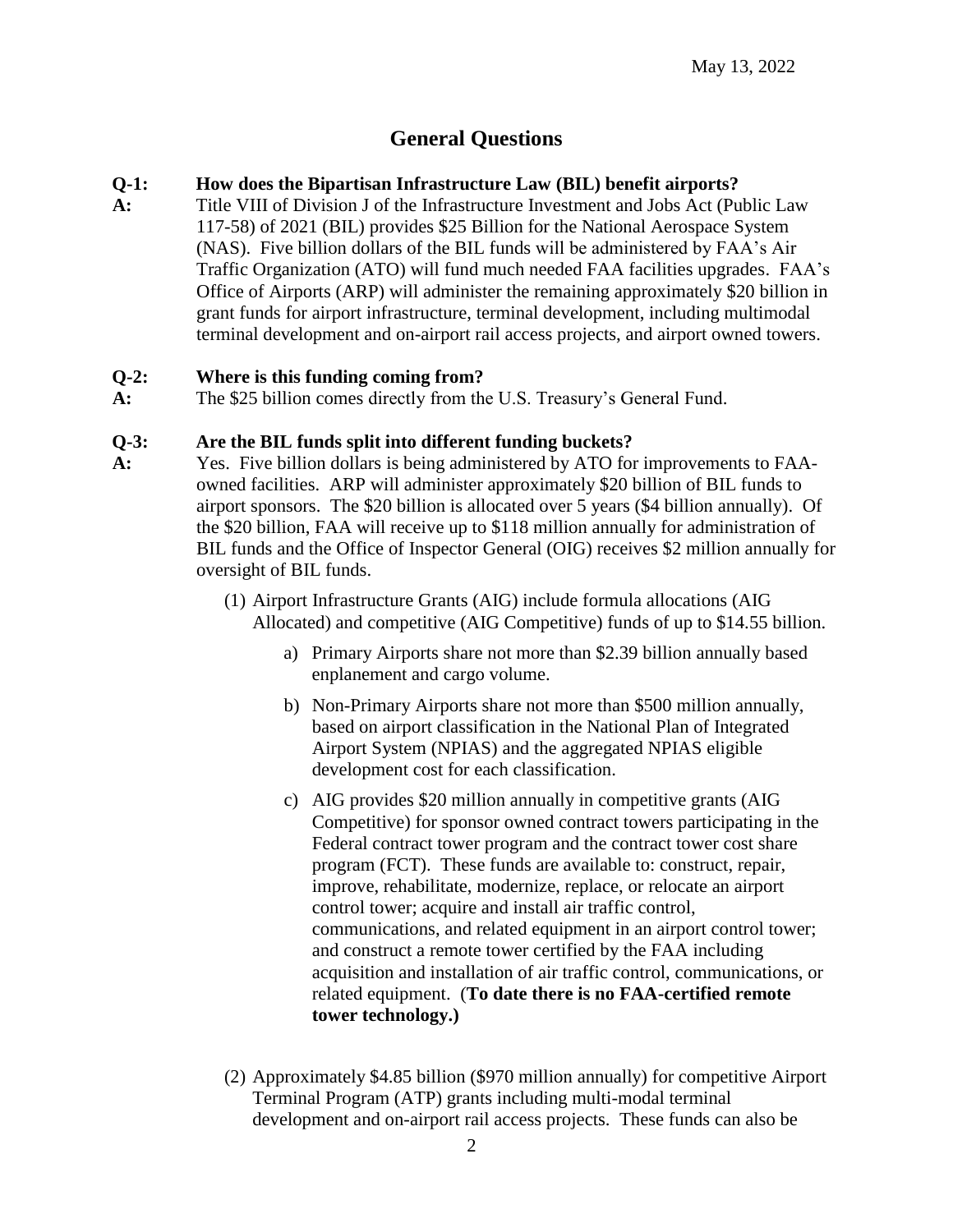used for projects for relocating, reconstructing, repairing, or improving an airport-owned air traffic control tower (ATCT), whether staffed by FAA or in the FCT program.

#### **Q-4: Who is eligible to receive AIG and ATP funding under BIL?**

**A: AIG Formula Infrastructure Allocations (AIG Allocated):** Funds are available to sponsors of airports as defined in 47102 of title 49, United States Code (U.S.C.); that is, airport sponsors meeting statutory and policy requirements under this section and identified in the FAA's published National Plan of [Integrated Airport Systems](https://www.faa.gov/airports/planning_capacity/npias/)  [\(NPIAS\),](https://www.faa.gov/airports/planning_capacity/npias/) updated with current year data, and are eligible to receive discretionary funds per 49 U.S.C. 47115.

> **AIG Competitive Infrastructure Funds (AIG Competitive):** Funds are available to sponsors of airports eligible to receive discretionary funds per 49 U.S.C. 47115 and participating in the FCT program under 49 U.S.C. 47124.

**ATP:** Funds are available to sponsors of airports eligible to receive discretionary funds per 49 U.S.C. 47115.

#### **Q-5: Are any airports not eligible to receive funding under BIL?**

- **A:** All airports in the NPIAS, except unclassified airports, are eligible. Unclassified airports are not eligible for discretionary funding under BIL.
- **Q-6: Are airport sponsors in the Republic of the Marshall Islands, Federated States of Micronesia, Republic of Palau, and Midway Island eligible for BIL Grants?**
- **A: AIG Allocated:** Yes, but they do not receive an allocation. Only sponsors of airports in categories defined in 49 U.S.C. 47102 receive allocations. Airports must be included in the [NPIAS](https://www.faa.gov/airports/planning_capacity/npias/) to receive an allocation of AIG funds. Airports in the Republic of the Marshall Islands, Federated States of Micronesia, Republic of Palau, and Midway Island are not included in the NPIAS. While these airport sponsors may be eligible for some AIP discretionary funding under 49 U.S.C. 47115, they are not eligible for AIG *Allocated* funds under BIL.

**AIG Competitive:** Yes. Funds are available to sponsors of airports eligible to receive discretionary funds per 49 U.S.C. 47115 and participating in the FCT program under 49 U.S.C. 47124. Airports in the Republic of the Marshall Islands, Federated States of Micronesia, Republic of Palau, and Midway Island are eligible for discretionary funds. These sponsors could compete for AIG Competitive funding if they are accepted into the FCT program.

**ATP:** Yes. Funds are available to sponsors of airports eligible to receive discretionary funds per 49 U.S.C. 47115. Airports in the Republic of the Marshall Islands, Federated States of Micronesia, Republic of Palau, and Midway Island are eligible for discretionary funds.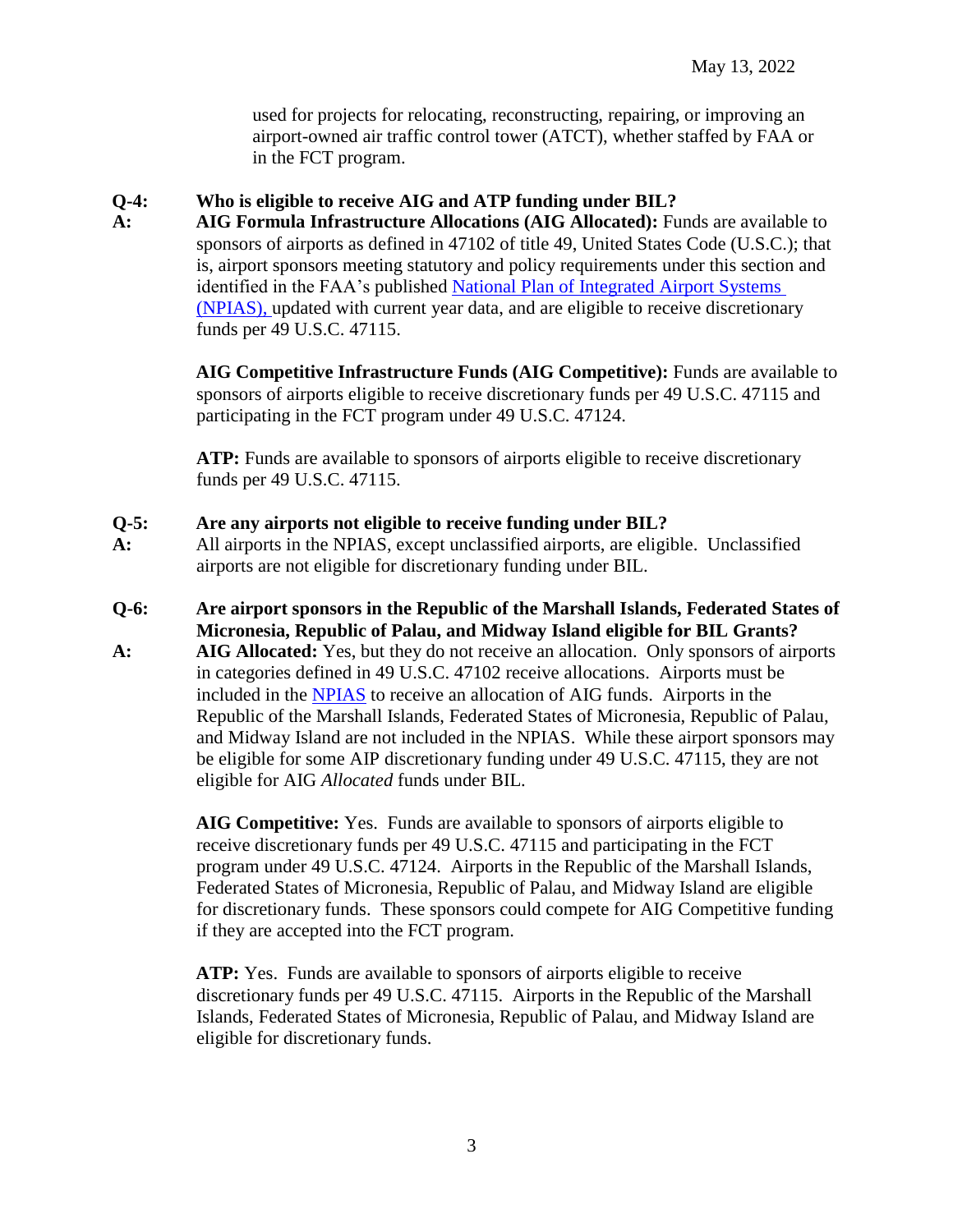#### **Q-7: Are airports in U.S. territories eligible for BIL Grants?**

**A:** Yes. Funds are available to sponsors of airports in categories defined in 49 U.S.C. 47102 and identified in the FAA's published [NPIAS,](https://www.faa.gov/airports/planning_capacity/npias/) updated with current year data, and are eligible to receive discretionary funds per 49 U.S.C. 47115. Airports in U.S. territories (American Samoa, Northern Mariana Islands, Puerto Rico, the U.S. Virgin Islands, and Guam) meet these requirements. They receive AIG Allocation funds based on their information in the NPIAS, can compete for AIG Competitive funds if in the FTC program, and can compete for ATP funds.

#### **Q-8: Why do airports with a NPIAS category of Unclassified not receive AIG Allocated funds under BIL?**

**A:** Unclassified airports are not eligible for discretionary funds under BIL (see Q-5). Also, consistent with their role in the national airport system, unclassified airports have no development needs identified in the published NPIAS, updated with current year data.

#### **Q-9: What is the period of availability for FAA to obligate AIG funds?**

**A:** Approximately \$2.91 billion (approximately \$2.89 billion of AIG Allocated funds and \$20 million AIG Competitive funds) is available annually starting fiscal year (FY) 2022 through FY 2026. Funds not obligated at the end of the fourth FY will be recovered and made available for competitive grants in the fifth year. See Q-F3.

| FY funds are first made | Funds must be obligated | Any unobligated funds must    |
|-------------------------|-------------------------|-------------------------------|
| available:              | (under grant) by:       | be obligated (under grant) as |
|                         |                         | competitive grants in:        |
| 2022                    | September 30, 2025      | FY 2026                       |
| 2023                    | September 30, 2026      | FY 2027                       |
| 2024                    | September 30, 2027      | FY 2028                       |
| 2025                    | September 30, 2028      | FY 2029                       |
| 2026                    | September 30, 2029      | FY 2030                       |

#### **Q-10: What is the period of availability for FAA to obligate ATP funds?**

**A:** Approximately \$970 million of ATP funds are available annually starting FY 2022 through FY 2026. Funds not obligated at the end of the fifth FY will expire. See Q-F4.

| FY funds are first made | Funds must be obligated | Funds recovered after the |
|-------------------------|-------------------------|---------------------------|
| available:              | (under grant) by:       | following FYs expire:     |
| 2022                    | September 30, 2026      | FY 2026                   |
| 2023                    | September 30, 2027      | FY 2027                   |
| 2024                    | September 30, 2028      | FY 2028                   |
| 2025                    | September 30, 2029      | FY 2029                   |
| 2026                    | September 30, 2030      | FY 2030                   |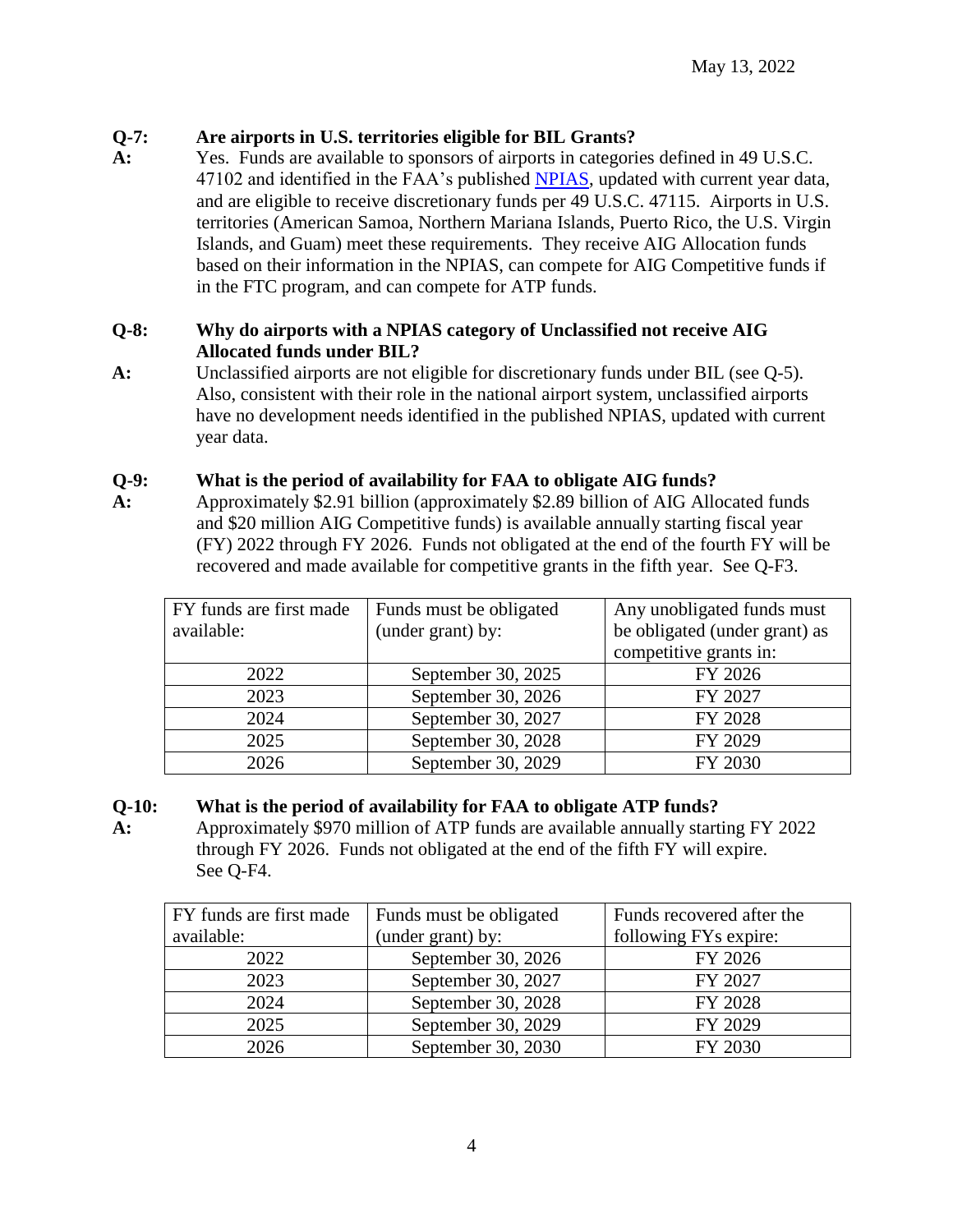## **Questions on Allocation of Funds**

#### <span id="page-4-0"></span>**Q-F1: How will BIL AIG funds be allocated/awarded to airport sponsors?**

- **A:** BIL allocates the \$14.55 billion into two programs over 5 years; AIG Allocated and AIG Competitive. AIG Allocated funds are specific, annual allocations to each eligible airport. These amounts are allocated separately for primary and non-primary airports. AIG Competitive funds are awarded annually through a competitive Notice of Funding Opportunity (NOFO) process specifically for FCT improvements.
	- (1) AIG Allocated.
		- a) Primary Commercial Service Airports and eligible Cargo Airports share not more than \$2.39 billion annually based first on the statutory Airport Improvement Program (AIP) primary and cargo entitlement formulas. The FY 2022 allocation for primary airports is based on best of calendar year (CY) 2018, CY 2019, or CY 2020 enplanements. The FY 2023 allocation for primary airports will be based on best of CY 2018, CY 2019, or CY 2021 enplanements. Starting in FY 2024, the amount formulated for each airport is based upon the most recent CY enplanements. Cargo allocations are required by the legislation to be based on the most recent CY per 49 U.S.C. 47114(c)(2). FY 2022 cargo allocations were based on CY 2020.

After allocating based on the statutory AIP entitlement formulas, the remainder is then allocated based on the number of enplanements the airport had in CY 2019 as a percentage of total 2019 enplanements for all primary airports for FY 2022 and FY 2023. Starting FY 2024, the amount formulated for each airport is based upon the most recent CY enplanements.

- b) Non-Primary Airports share not more than \$500 million annually. The apportioned funds for each non-primary airport are based on the categories published in the NPIAS, updated with current year data, reflecting the percentage of the aggregate published eligible development costs for each such category, and then dividing the allocated funds evenly among the eligible airports in each category, rounding up to the nearest thousand dollars. For example, all airports classified as Local receive the same allocation.
- (2) AIG Competitive.
	- a) Sponsors of airports participating in the FCT program under 49 U.S.C. 47124, are eligible to share not more than \$20 million annually. Instructions for applying for these funds will be outlined in a NOFO, which will be issued annually until the program expires. Projects will be selected by FAA based on sponsor's information submitted in response to the criteria as outlined in the NOFO.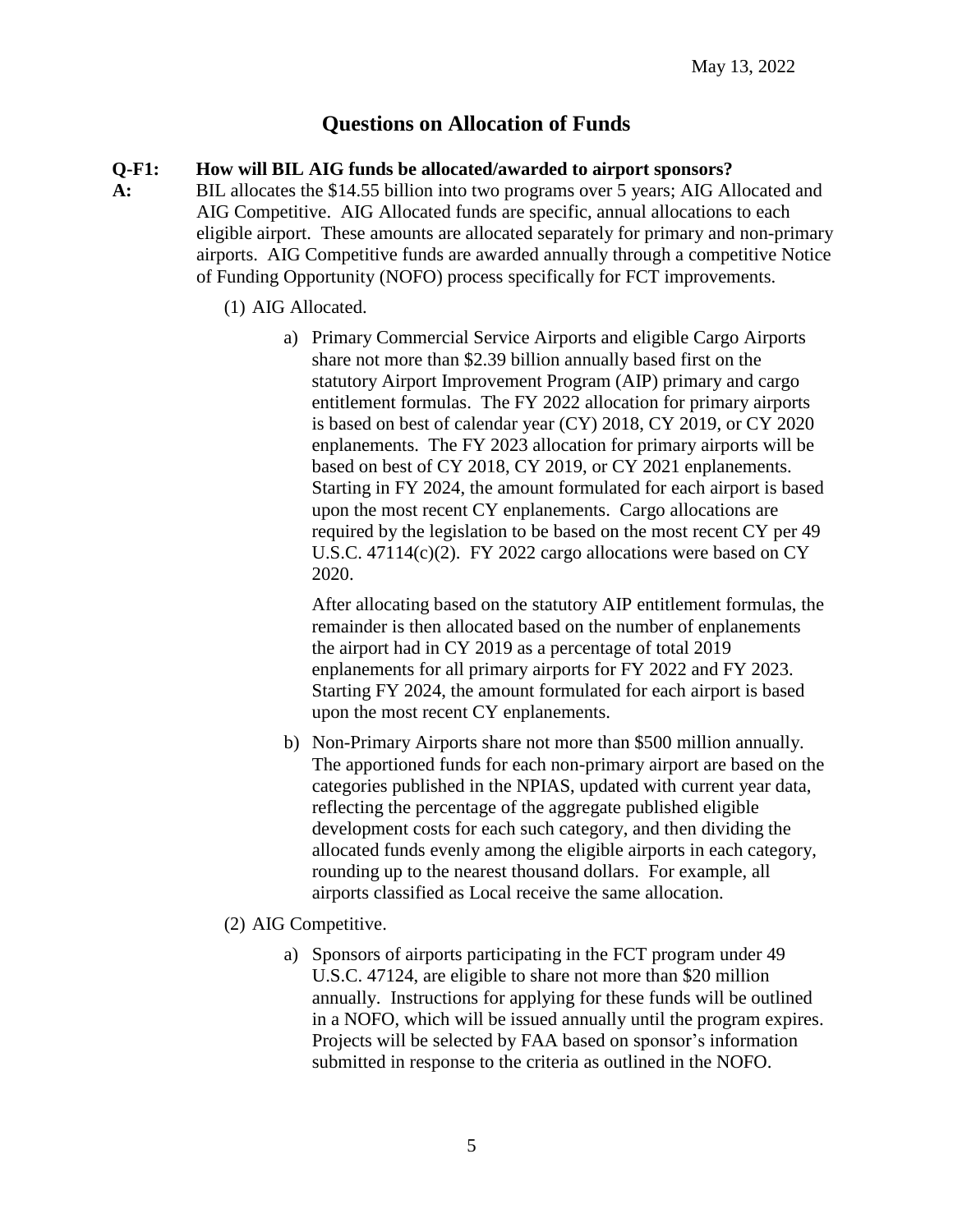#### **Q-F2: How will BIL ATP funds be awarded to airport sponsors?**

**A:** Sponsors of primary and non-primary airports eligible for discretionary funding under 49 U.S.C. 47115(a) are eligible to share approximately \$970 million annually. Not more than 55% of these funds go to large hub airports, not more than 15% go to medium hub airports, not more than 20% go to small hub airports, and not less than 10% go to non-hub and non-primary airports. Instructions for applying for these funds will be outlined in a NOFO, which will be issued annually until the program expires. Projects will be selected by FAA based on sponsor's information submitted in response to the criteria as outlined in the NOFO.

#### **Q-F3: What happens to unobligated BIL AIG funds?**

**A:** Funds not obligated at the end of the fourth fiscal year will be recovered and made available for competitive grants in the fifth year. Up to \$100 million of these recovered funds will first be provided for competitive grants for FCTs. Any remaining funds will be available for competitive grants for eligible work that reduces airport emissions, reduces noise impact to the surrounding community, reduces dependence on the electrical grid, or provides general benefits to the surrounding community. Instructions for applying for these recovered funds will be outlined in a NOFO, which will be issued annually so the recovered funds are assigned to the competitive projects beginning in FY 2026 (October 1, 2025) through FY 2030 (September 30, 2030). Projects will be selected by FAA, based on sponsor's information submitted as outlined in the NOFO. Funds recovered after the fifth year will return to the General Fund.

#### **Q-F4: What happens to unobligated BIL ATP funds?**

**A:** Funds not obligated at the end of the fifth fiscal year will expire. ATP funds recovered prior to the end of the fifth fiscal year can be used to amend open ATP grants or made available for new ATP grants based on a competitive process. At the end of the fifth fiscal year, any unobligated or recovered funds will return to the General Fund.

### **Q-F5: What is the Federal share under BIL?**

**A: AIG Allocated:** The Federal share is the same as for AIP grants, ranging from 50% to 95%, as outlined in 49 U.S.C. 47109. (For further explanation of the statutory provision see Section 4-9 of [FAA Order 5100.38D,](https://www.faa.gov/airports/aip/aip_handbook/) Change 1 (AIP Handbook)). This includes grants made using unobligated AIG funds for projects not related to FCTs. See Q-F3.

> **AIG Competitive:** The Federal share for FCT improvements is 100%. This includes grants made using unobligated AIG funds for FCT projects. See Q-F3.

**ATP:** The Federal share for terminal and sponsor owned ATCT improvements is 80% for large and medium hub airports and 95% for small hub, non-hub, and nonprimary airports.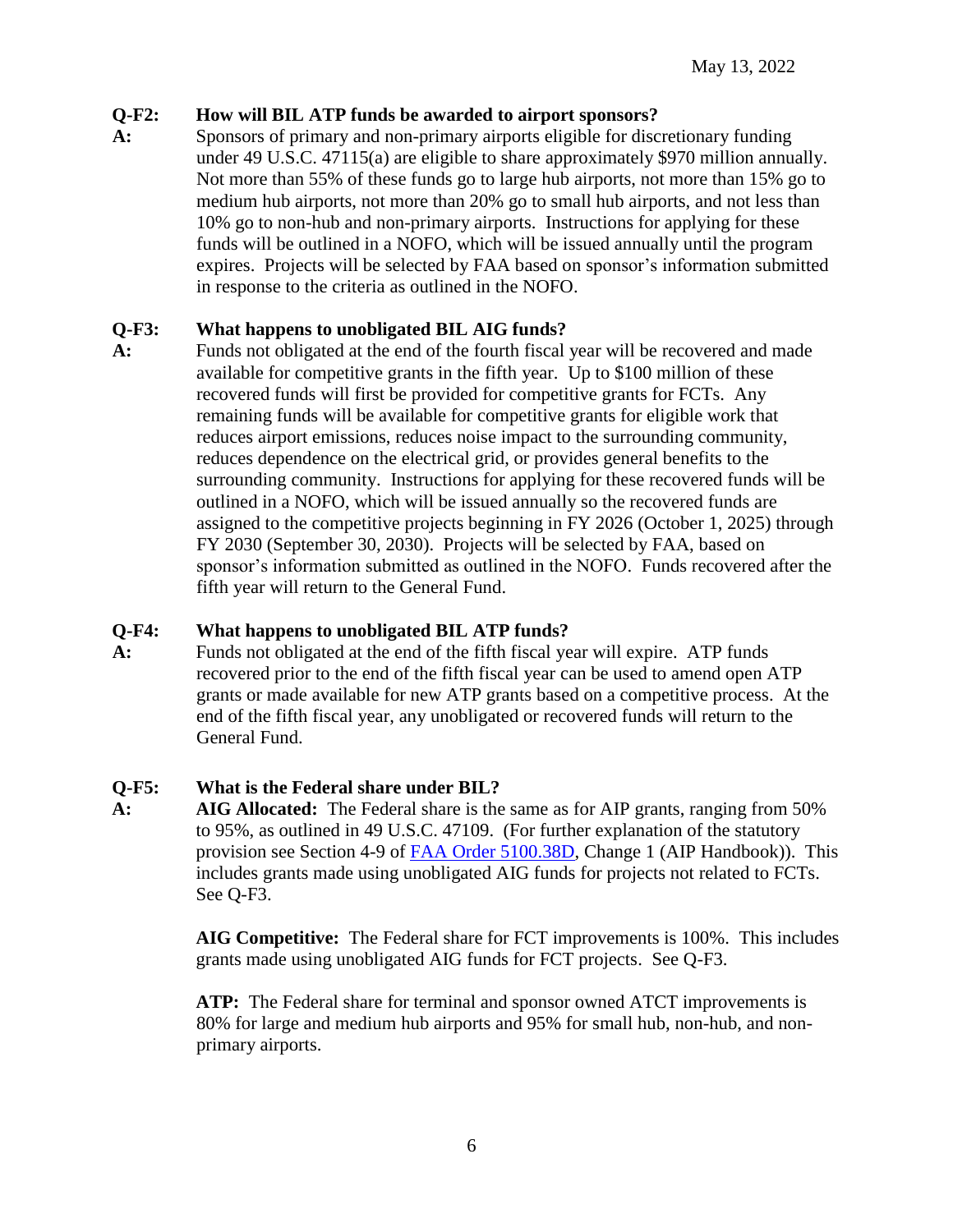#### Q-F6: Do airport sponsors have to contribute a local match for AIG and ATP grants **under the BIL?**

**A: AIG Allocated:** Yes. The sponsor's match is the same as for sponsor's AIP grants, ranging from 5% to 50%. This includes grants made using unobligated AIG funds for projects not related to FCT. See Q-F3.

> **AIG Competitive:** No. The Federal share for FCT improvements is 100%. This includes grants made using unobligated AIG funds for FCT projects. See Q-F3.

**ATP:** Yes. The sponsor's match is 20% for large and medium hub airports and 5% for small hub, non-hub, and non-primary airports.

#### **Q-F7: Is the BIL funding tied to the annual appropriation process?**

- **A:** No. BIL does not require an annual appropriation. The funding is appropriated and will be available at the beginning of each FY.
- **Q-F8: How is the NPIAS airport categorization used to determine BIL AIG Allocated funds for non-primary airport sponsors?**
- **A:** Under BIL, not more than \$500 million is allocated annually to non-primary airports based on the categories published in the [NPIAS,](https://www.faa.gov/airports/planning_capacity/npias/) updated with current year data. FAA [Order 5090.5, Formulation of the NPIAS and ACIP,](https://www.faa.gov/regulations_policies/orders_notices/index.cfm/go/document.information/documentID/1036630) defines the criteria for each category or role.

#### **Q-F9: Will FY 2023-FY 2026 AIG Allocated funds for primary and cargo eligible airports vary from FY 2022 allocations?**

**A:** Yes. The AIG allocations will be determined each year based on the enplanement and cargo landed weight.The FY 2023 allocation for primary airports will be based on best of CY 2018, CY 2019, or CY 2021 enplanements, and CY 2021 cargo landed weight. After FY 2023, enplanement and cargo allocations will be based on the most recent CY data. We expect there will be changes each year in the allocation. The extent of the changes will be impacted on changes in enplanements, cargo data, or if the airport changes between the primary and non-primary categories after FY 2023.

#### **Q-F10: How are airports that change from primary to non-primary status handled in AIG allocation formulas?**

**A:** FY 2022 and FY 2023 primary airport allocations are based on highest enplanements for CY 2018, CY 2019 and next full CY (CY 2020 or CY 2021 respectively). An airport that was classified as a primary airport in any of those years is considered a primary airport for FY 2022 and FY 2023. The most recent CY enplanements are used to determine an airport's classification for FY 2024-FY 2026 allocations. An airport classified as non-primary after FY 2023 will receive a non-primary allocation.

#### **Q-F11: Will FY 2023-FY 2026 AIG Allocated funds for non-primary airports vary from FY 2022 allocations?**

**A:** Airports changing from primary to non-primary, or visa-versa, or changes to the number of unclassified airports could impact the overall non-primary allocations. Airports changing classification (National, Regional, Local, Basic) in updated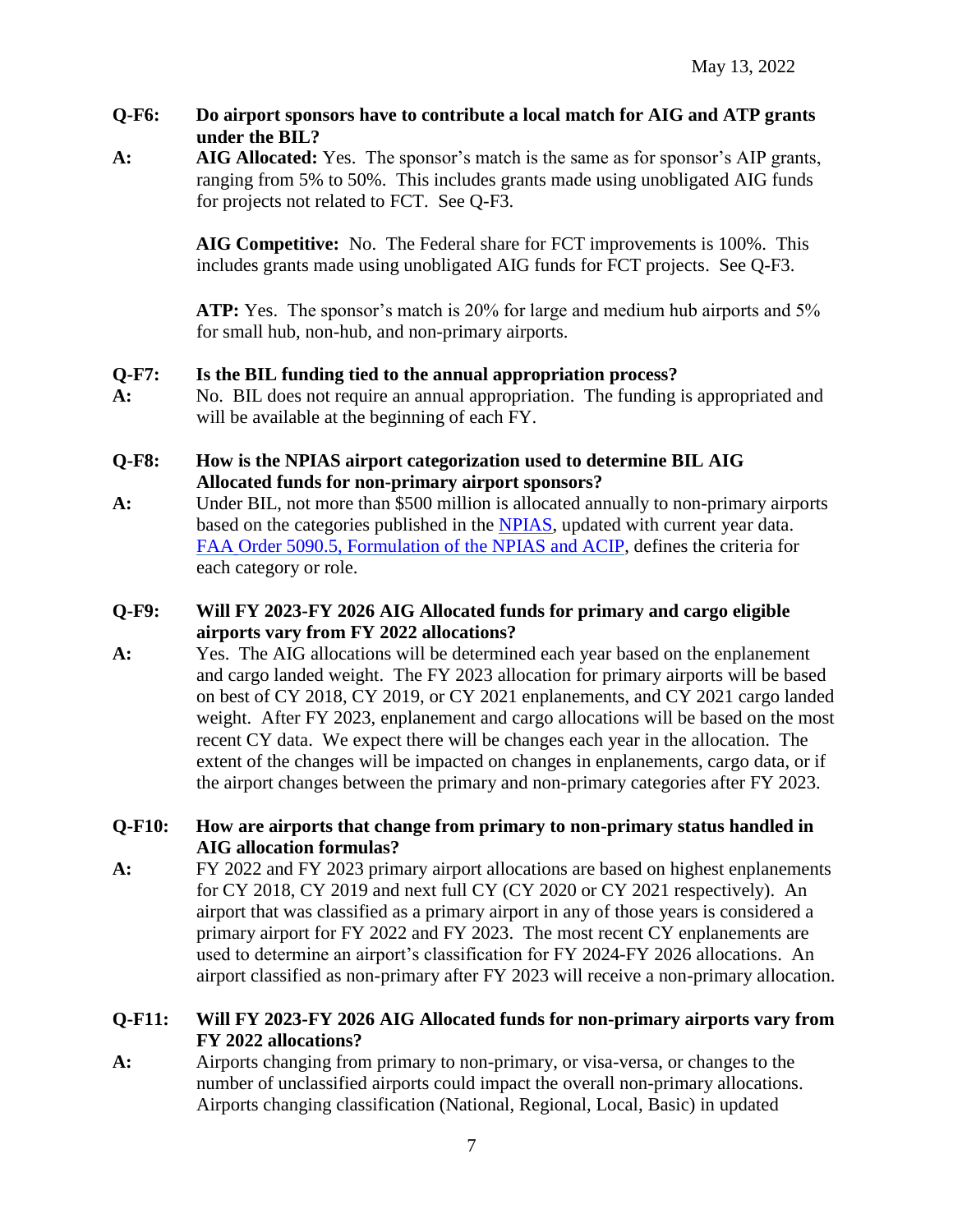versions of the NPIAS could also impact the overall non-primary allocations. Allocations for non-primary airports that do not change NPIAS classification should not vary significantly from year to year.

- **Q-F12: Will non-primary airports that change from unclassified to classified as the NPIAS is updated with current year data qualify for AIG Allocated funds?**
- **A:** Yes. If the airport's classification changes from unclassified to classified, that airport would be eligible for an allocation the following FY based on the airport's new classification. Similarly, if an airport drops to unclassified it would lose allocations the following FY.
- **Q-F13: Does a non-primary airport that has unobligated AIG allocations and changes from classified to unclassified lose those funds?**
- **A:** No. Unobligated AIG allocations are available until they expire (see Q-9).
- **Q-F14: Will unobligated AIG Allocated funds be converted to discretionary funding annually?**
- **A:** No.The funds are available for obligation until the end of the fourth FY. In the fifth FY, unobligated funds are recovered and used for competitive grants. See Q-9 and Q-F3.

#### **Q-F15: Is there a cap limiting the maximum amount of AIG Allocated funds?**

- **A:** No.The legislation specifically states that there shall be no maximum apportionment limit under 49 U.S.C. 47114(c)(1)(C)(iii).
- **Q-F16: Is there a reduction in AIG Allocated funds for medium and large hub airports collecting a Passenger Facility Charge (PFC)?**
- **A:** No.The legislation specifically states that these funds are not subject to the reduced apportionments of 49 U.S.C. 47114(f).

#### **Q-F17: Does the "best of" calculation apply to cargo?**

**A:** No.The legislation references section 49 U.S.C. 47114(2), requiring cargo apportionments to be based on prior CY landed weight. There was no "best of" provision for cargo.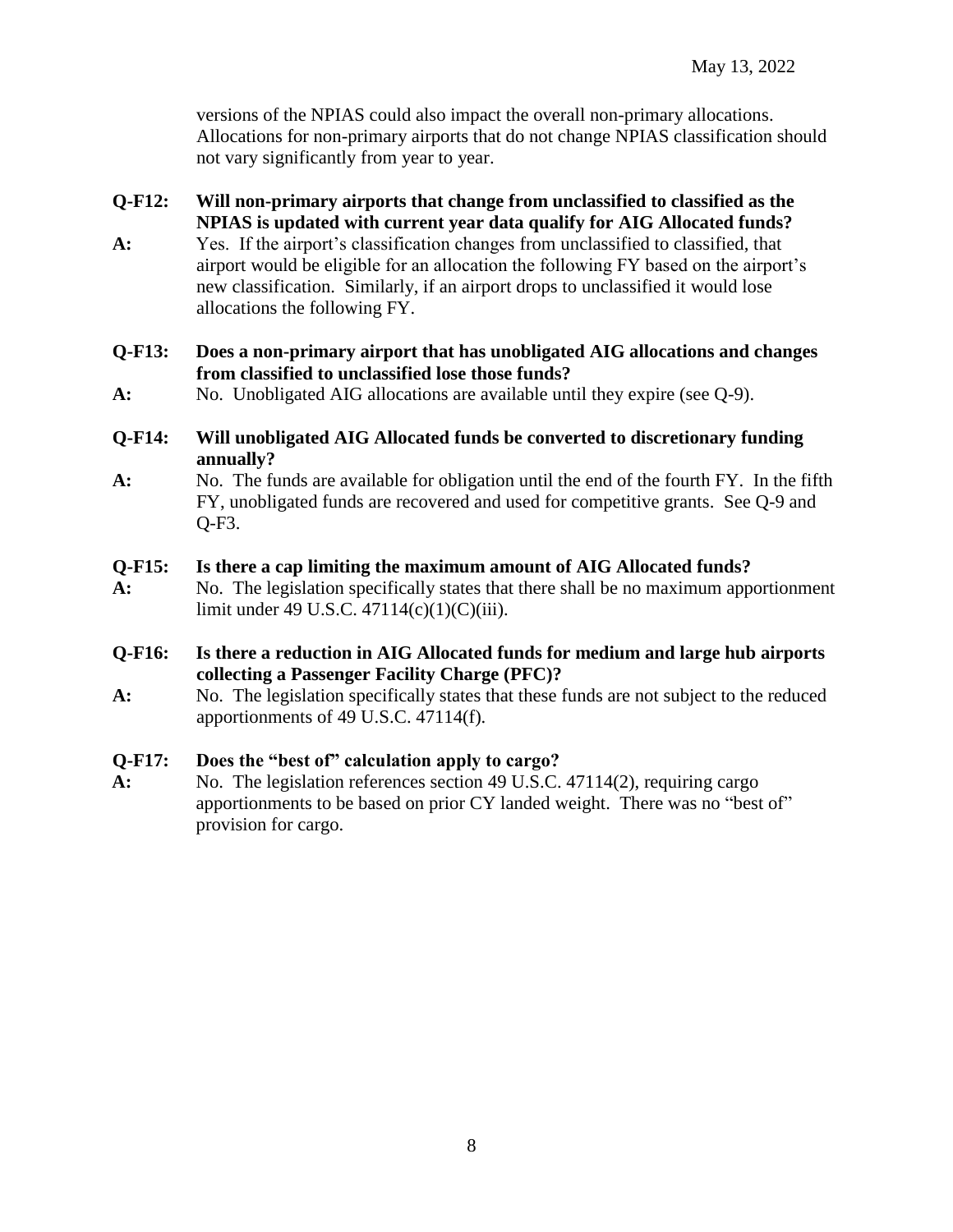## **Questions on Use of Grant Funding**

#### <span id="page-8-0"></span>**Q-U1: How can an airport sponsor use BIL AIG funds?**

- **A:** AIG funds under BIL include AIG Allocated and AIG Competitive funds. Allowable use of AIG funds are as follows:
	- (1) AIG Allocated. An airport sponsor may use these funds for airport-related projects defined under 49 U.S.C. 40117(a)(3). AIG Allocated funds cannot be used to pay for debt service. The FAA has used the guidance in the [AIP](https://www.faa.gov/airports/aip/aip_handbook/)  [Handbook](https://www.faa.gov/airports/aip/aip_handbook/) as a component of PFC eligibility determination under section 40117.
	- (2) AIG Competitive. An airport sponsor may use these funds to sustain, construct, repair, improve, rehabilitate, modernize, replace, or relocate a non-approach FCT ATCT, and to acquire and install air traffic control, communications, and related equipment to be used in those ATCT. (For further information on ATCT construction see Table O-3 *Other Building Project Requirement (Other than Terminal*), Item h, in the [AIP Handbook.](https://www.faa.gov/airports/aip/aip_handbook/) For further information on FCT minimum equipment and facilities list and FAA FCT new start and replacement tower process, see [FAA Order JO 7210.78 FAA Contract Tower \(FCT\) New](https://www.faa.gov/regulations_policies/orders_notices/)  [Start and Replacement Tower Process\)](https://www.faa.gov/regulations_policies/orders_notices/). A list of eligible equipment is found in Appendix A of [Reauthorization Program Guidance Letter \(R-PGL\) 19-02:](https://www.faa.gov/airports/aip/guidance_letters/)  [Planning and Project Eligibility.](https://www.faa.gov/airports/aip/guidance_letters/) AIG Competitive funds can also be used to construct a remote tower certified by the FAA including acquisition and installation of air traffic control, communications, or related equipment. To date there is no FAA certified remote tower technology. AIG Competitive funds cannot be used to pay for debt service.

#### **Q-U2: What are the eligible uses of ATP funds?**

- **A:** ATP grants under BIL are awarded competitively and can be used for justified terminal development projects as defined under 49 U.S.C. 47102(28), including multi-modal projects. On-airport rail access projects, as outlined in 86 FR 48793 [\(PFC Update 75-21\)](https://www.faa.gov/airports/pfc/pfc_updates/), are also eligible. Finally, projects for relocating, reconstructing, repairing, or improving an airport-owned ATCT, either staffed by FAA or in the FCT program, are also eligible.
- **Q-U3: Can BIL funds be used at an airport that cannot meet FAA design standards?**
- **A:** Standard Airport Sponsor Assurances, which require airports to meet standards and specifications approved by the FAA, will apply to BIL grants, unless a Modification to Standards has been approved by FAA.
- **Q-U4: What grant obligations will an airport be required to meet by accepting a BIL grant?**
- **A:** Standard Airport Sponsor Assurances, will apply to BIL grants. The grant assurances apply for the useful life of the facilities developed or equipment acquired under the grant, except for exclusive rights, airport revenue, and civil rights, which are perpetual. There is no limit on the duration of the terms, conditions, and assurances with respect to real property acquired with BIL funds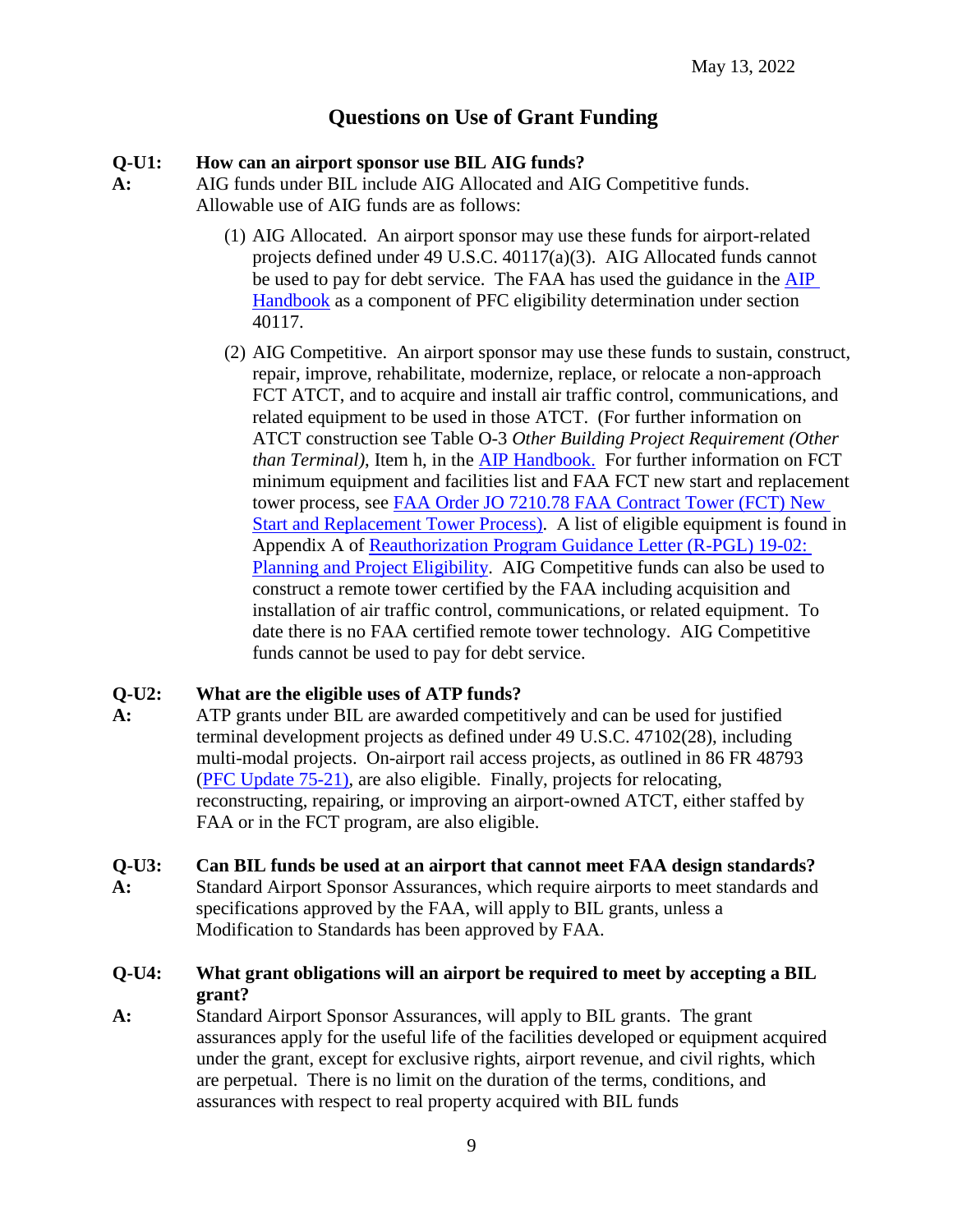#### **Q-U5: Are projects constructed with BIL funds expected to meet a minimum useful life?**

**A:** Yes. See section 3-12 of the [AIP Handbook](https://www.faa.gov/airports/aip/aip_handbook/) on minimum useful life.

#### **Q-U6: Can BIL funds be used to pay the matching share for AIP grants?**

**A:** No. 49 U.S.C. 40117(a)(3) is referenced in the legislation with respect to project eligibility. BIL funds are Federal funds from the General Treasury, which require a sponsor match. They are not PFC funds, which are considered local funds.

#### **Q-U7: Can BIL matching share be paid using pay as you go PFC funds?**

**A:** Yes. Projects must be included in an approved PFC application. The review and approval of a new application, if one is needed due to an amendment of an approved application, takes a significant amount of time from notification to carriers/public to start of PFC collection.

#### **Q-U8: Will requests to use BIL funds for projects included in an approved PFC application be considered?**

**A:** Yes.Sponsors must submit an amendment to an approved PFC, which decreases the total collection authority or deletes an approved project, before submitting for payment under a BIL grant. Sponsors should consult with their local ADO/RO if considering changes to an approved PFC application.

#### **Q-U9: Can BIL funds be used to pay debt service?**

**A:** No. The legislation does not allow funds to be used for debt service, including the financing cost of bonding.

#### **Q-U10: Do any BIL funded projects require a Benefit-Cost Analysis (BCA)?**

**A:** No. Title 49 U.S.C. 47115(d) identifies the requirements for a BCA for certain AIP discretionary projects. Section 47115(d) is not referenced in the BIL, therefore BCAs are not required. Also, a BCA is not required for installation of weather reporting equipment (AWOS-III or better). Other controls are in place to ensure projects are justified and reasonable.

#### **Q-U11: Can multi-year (MY) grants be issued using BIL funds?**

**A:** No. BIL grants cannot include future year allocations. Allocations may change annually. See U-32 and U-33.

#### **Q-U12: Can AIP/BIL funds be included in a single grant?**

**A:** No. AIP and BIL funds come from different sources and cannot be mingled into a single grant.

#### **Q-U13: Will AIG and ATP grants include a period of performance (POP)?**

**A:** Yes, they will include the standard four (4) years POP.

#### **Q-U14: Are BIL funds tied to the AIP funding schedule?**

**A:** No. BIL funds are administered separately throughout the FY.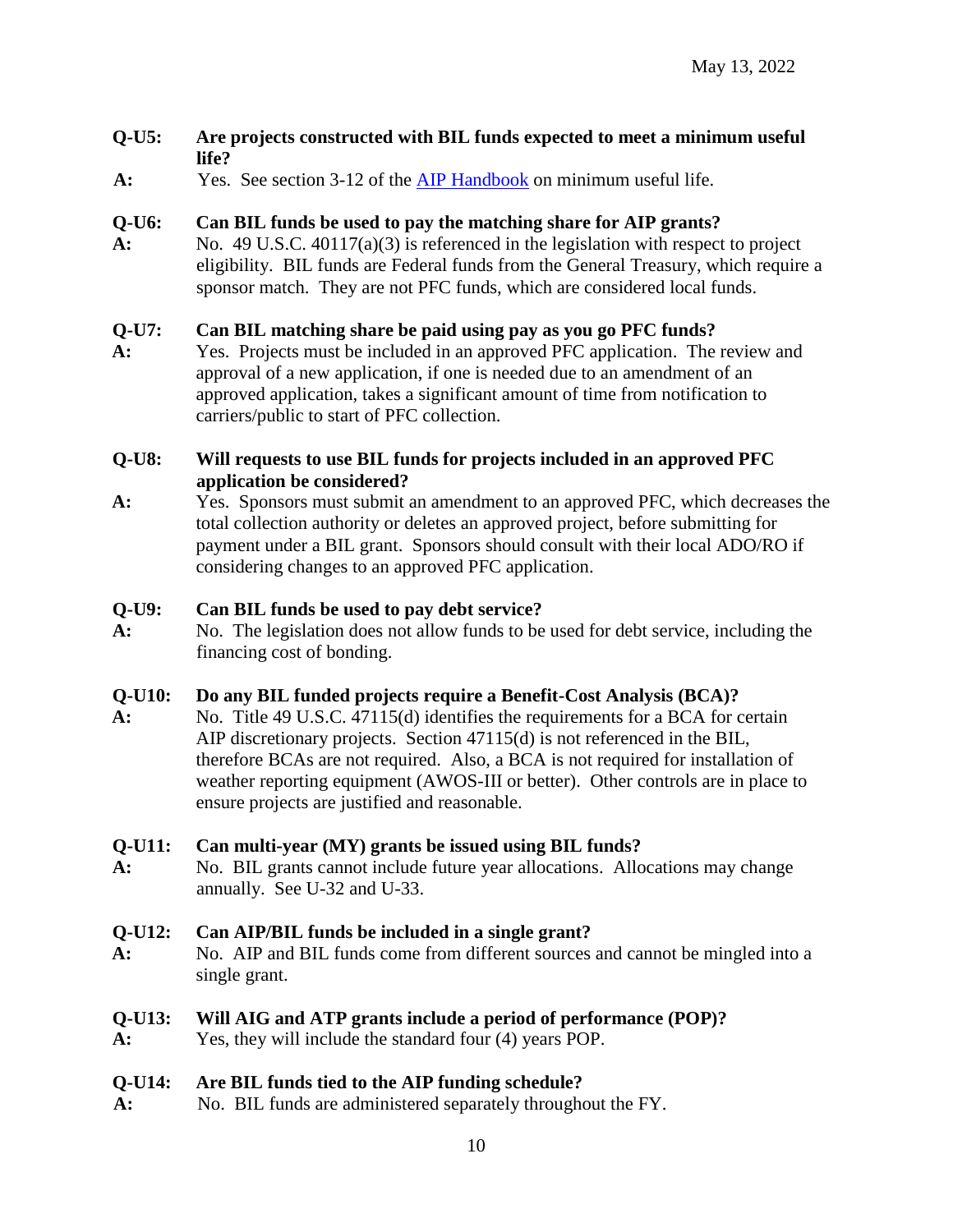#### **Q-U15: Can AIG Allocated funds be transferred between airport sponsors?**

**A:** No. AIG Allocated funds are airport sponsor specific funds.

#### **Q-U16: Can an airport sponsor with multiple airports receiving AIG Allocated funds transfer funds between its airports?**

- **A:** Yes. BIL formula allocation funds are airport sponsor specific funds, which can be moved between airports within their system.
- **Q-U17: The BIL indicates that AIG funds are available for four years and ATP funds are available for five years. How far along must a project be at the end of these obligation periods to not lose BIL funds?**
- **A:** Funds need to be obligated as outlined under Q-F3 and Q-F4. Funds not obligated as outlined will expire and return to the General Fund.

#### **Q-U18: Will design only grants be allowed using AIG Allocated funds?**

**A:** Yes.AIG Allocated funds can be used to fund a design only grant. A design only grant will include a grant condition that the associated development will begin within two years after the design is completed.

#### **Q-U19: Will design only grants be eligible using AIG Competitive or ATP funds?**

**A:** Yes.Design only grants may not compete as well as those projects that are already designed or part of an alternative delivery method. Any design only grant will require a realistic funding plan to ensure completion of the project. A design only grant will include a grant condition that the associated development will begin within two years after the design is completed.

#### **Q-U20: In order to qualify for a grant under the BIL, must projects be "shovel ready" or is a project still under design eligible?**

**A:** No. As with PFC eligibility, a grant can be for design or environmental review, taking into consideration the normal AIP requirement.Construction grants will be issued based on bids. The annual NOFO for AIG Competitive and ATP funds will outline the application and screening process for these funds.

#### **Q-U21: What happens to unused BIL funds if grants are closed with a recovery?**

**A:** AIG Allocated funds recovered before the end of the fourth year remain available for the airport's use. AIG Competitive and ATP funds recovered before they expire will be returned to a competitive process. See Q-F3 and Q-F4.

#### **Q-U22: How can an airport sponsor use BIL recovered funds?**

**A:** AIG Allocated funds that have not expired can be either used in a new, AIG-allocated grant or amended into an existing AIG-allocated grant for eligible projects as outlined in Q-U23. Recovered AIG Competitive and ATP funds that have not expired can be either used in a new competitive grant or amended into an existing grant as outlined in Q-U23.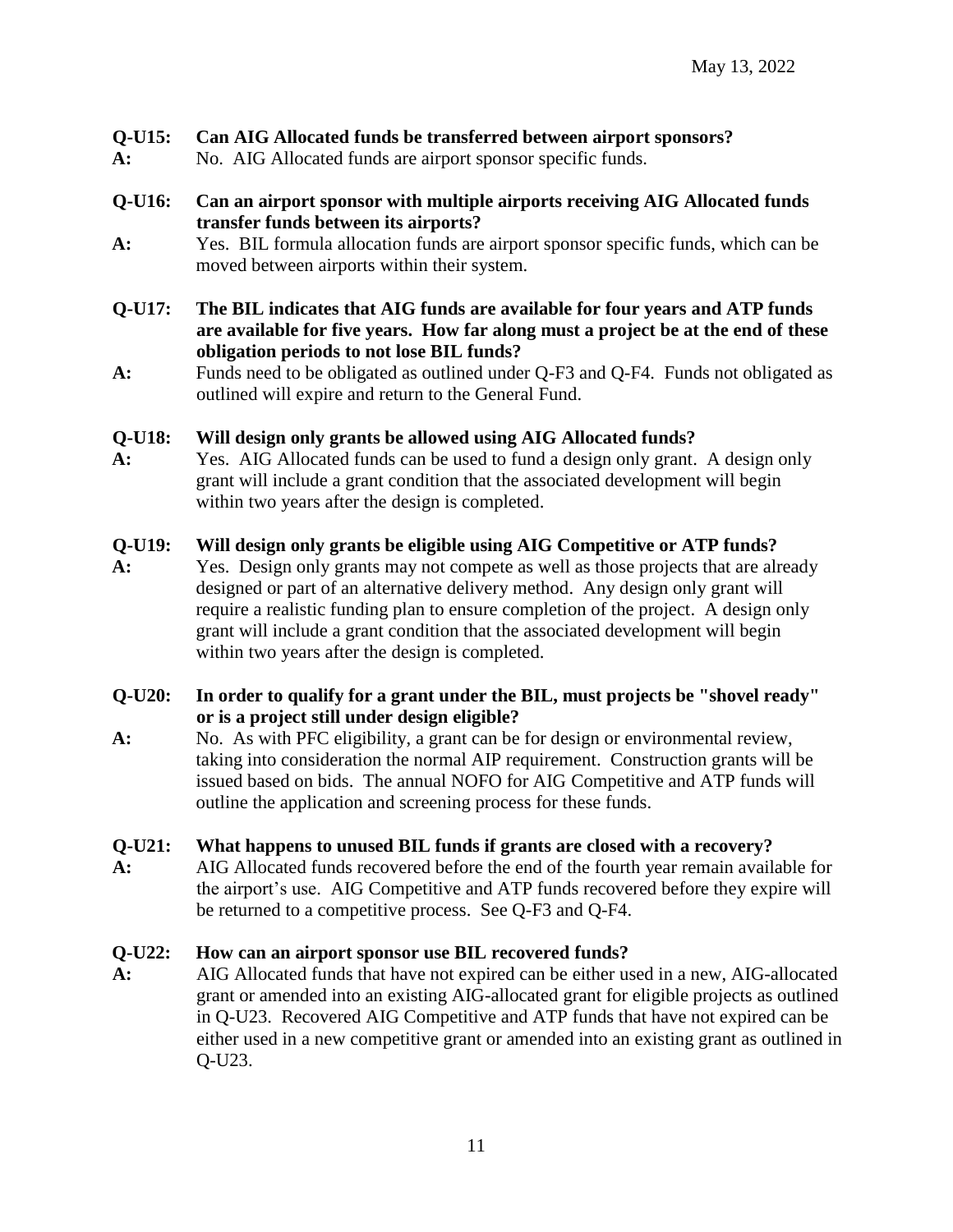#### **Q-U23: Can BIL grants be amended to cover cost overruns?**

**A:** Yes.BIL grants using AIG Allocated funds can be amended within their four-year period of availability, but only with sponsor's available AIG Allocated funds. Grants funded with AIG Competitive or ATP funds will be considered by FAA competitively at a national level.

#### **Q-U24: Can BIL funds be used to reimburse costs previously incurred?**

**A:** Yes. FAA will reimburse sponsors for eligible project related costs incurred on or after November 15, 2021, which is the date of enactment of BIL, as long as all Federal funding procurement requirements and FAA design and construction standards, are met (see the [AIP Handbook\)](https://www.faa.gov/airports/aip/aip_handbook/). This applies to all BIL funds (AIG and ATP).

#### **Q-U25: Can BIL funds be used to fund future phases of a project that is already under construction?**

- **A:** Yes.BIL funds can be used for eligible costs of future phases of projects incurred on or after November 15, 2021, as long Federal procurement requirements per 2 CFR 200 and FAA design and construction standards are met (see [AIP](https://www.faa.gov/airports/aip/aip_handbook/)  [Handbook\)](https://www.faa.gov/airports/aip/aip_handbook/).
- **Q-U26: Will requests to use competitive BIL funds for projects with planned AIP discretionary [on FAA's Airports Capital Improvement Plan (ACIP)] be considered?**
- **A:** Yes.Priority will not be given to such projects and selection for competitive BIL funds is not guaranteed. AIP discretionary funded projects that are removed from the FAA's ACIP and not selected for BIL funding will likely be delayed until funding (AIP, BIL, PFC, etc.) is available. Replacement AIP discretionary projects will not be considered.

#### **Q-U27: Are AIG Allocated funds required to be used for higher priority projects if the airport is receiving AIP discretionary funds in the same FY?**

**A:** No. AIG Allocated funds have expanded availability for projects considered lower priority under AIP. Airports are still required to meet basic planning guidelines for AIG funds such as project justification, project consistency with the master plans, appropriate project scope, and project documentation on an approved Airport Layout Plan (ALP). Additional guidelines with specific examples will be developed and included in future BIL guidance and AIP guidance. If an ADO has concerns about the types of projects being funded with AIG and an airport's requested discretionary project, then it should reach out to the BIL Team and APP for further discussions.

#### **Q-U28: Can a Sponsor still request AIP discretionary funds while saving AIG Allocated funds?**

**A:** Yes. AIG Allocated funds have expanded availability for projects considered lower priority under AIP. Airports are still required to meet basic planning guidelines for AIG funds such as project justification, project consistency with the master plans, appropriate project scope, and project documentation on an approved ALP. Additional guidelines with specific examples will be developed and included in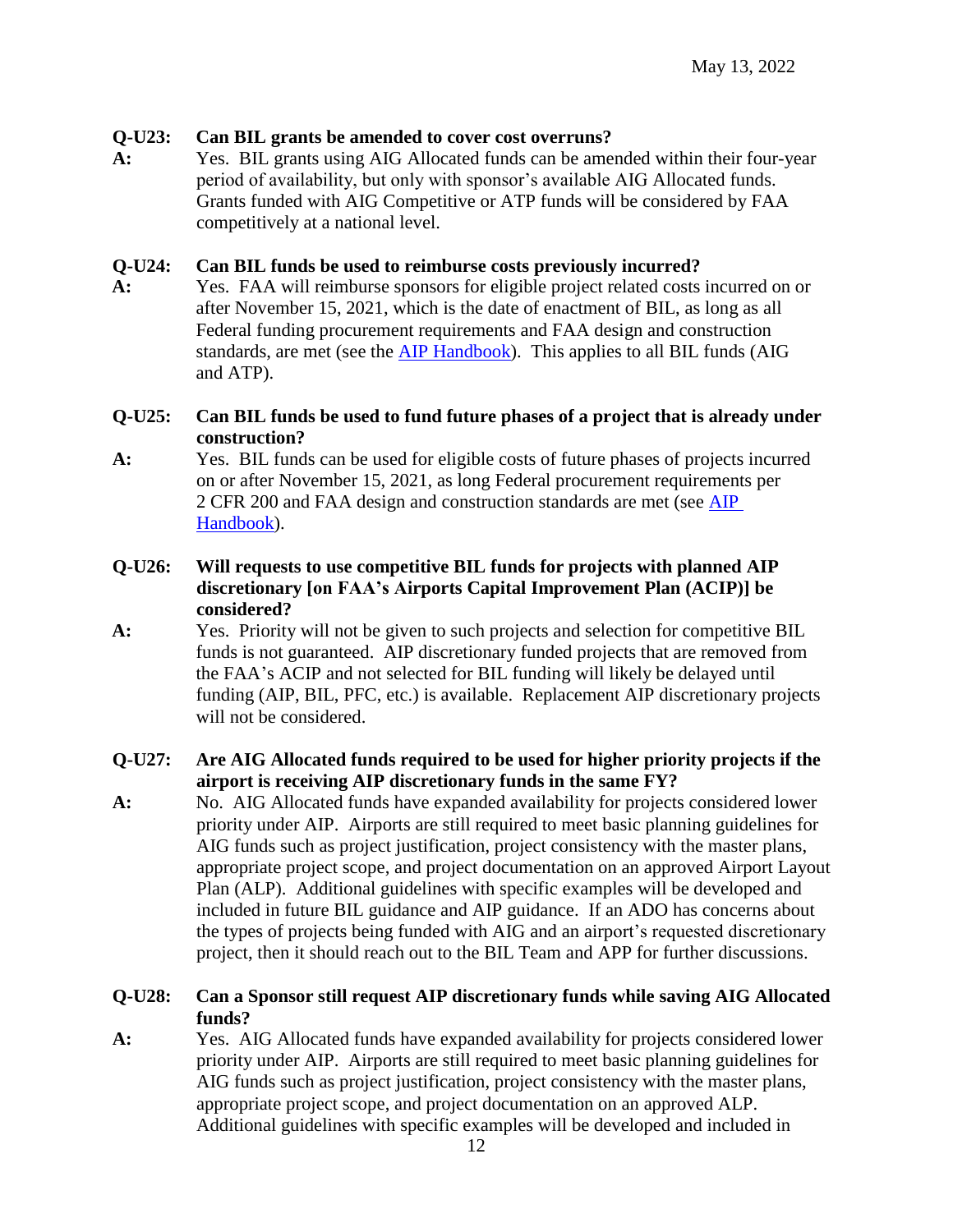future BIL guidance and AIP guidance. If an ADO has concerns about the types of projects being funded with AIG and an airport's requested discretionary project, then it should reach out to the BIL Team and APP for further discussions.

#### **Q-U29: Will airports be expected to use AIG Allocated funds before receiving AIG Competitive or ATP funds?**

**A:** No, sponsors can receive an AIG Competitive or ATP grant while saving AIG Allocated funds for a larger project**.** The use of AIG Allocated funding will be taken into consideration when making AIG Competitive and ATP funding decisions.

#### **Q-U30: Can alternative delivery methods be used for projects funded under BIL?**

- **A:** Yes. Use of Design-Build, and Construction Manager at Risk (CMAR), in addition to the traditional design, bid, build delivery are allowable. Please refer to Section 3-43 and Table U-9 of the [AIP Handbook.](https://www.faa.gov/airports/aip/aip_handbook/)
- **Q-U31: If using alternative delivery methods, does the sponsor need to have a maximum guaranteed price to be to be considered for an AIG Competitive or ATP grant?**
- **A:** No.Sponsors must provide the information outlined in the annual NOFO. Projects will be selected by FAA based on sponsor's information submitted in response to the criteria as outlined in the NOFO. A guaranteed maximum price is required to receive a grant (see Q-U20).
- **Q-U32: If a project costs more than an airport's annual AIG Allocated funds, can the airport proceed with the project in year one, or will it have to wait until enough funds have accumulated?**
- **A:** An airport has options in this scenario. In addition to waiting to accumulate AIG allocations; a sponsor can phase the project so that annual grants can be issued using available BIL funds; use AIP funds for a defined project phase; or construct the project and request reimbursement with future allocations, at the sponsor's risk.

#### **Q-U33: Can an Airport borrow AIG Allocated funds from a future year?**

- **A:** No, funding will not be available ahead of the FY in which it is allocated. AIG allocations can be used for phased projects, saved for up to four years to use on a larger project, or construct a project and request reimbursement with future allocations, at the sponsor's risk.
- **Q-U34: Can AIG Allocated funds be transferred from an airport being replaced to its replacement airport?**
- A: Yes, provided the replacement airport has been approved by FAA and has an airport identification code assigned.
- **Q-U35: Can AIG Allocated funds be used to acquire vehicles or ground support equipment equipped with low-emission technology if the airport is located outside of an air quality nonattainment area or maintenance area?**
- A: No. Title 49 USC 40117(a)(3)(G) (incorporated into BIL-eligibility) requires airports to be located in a nonattainment area or maintenance area for this type of equipment.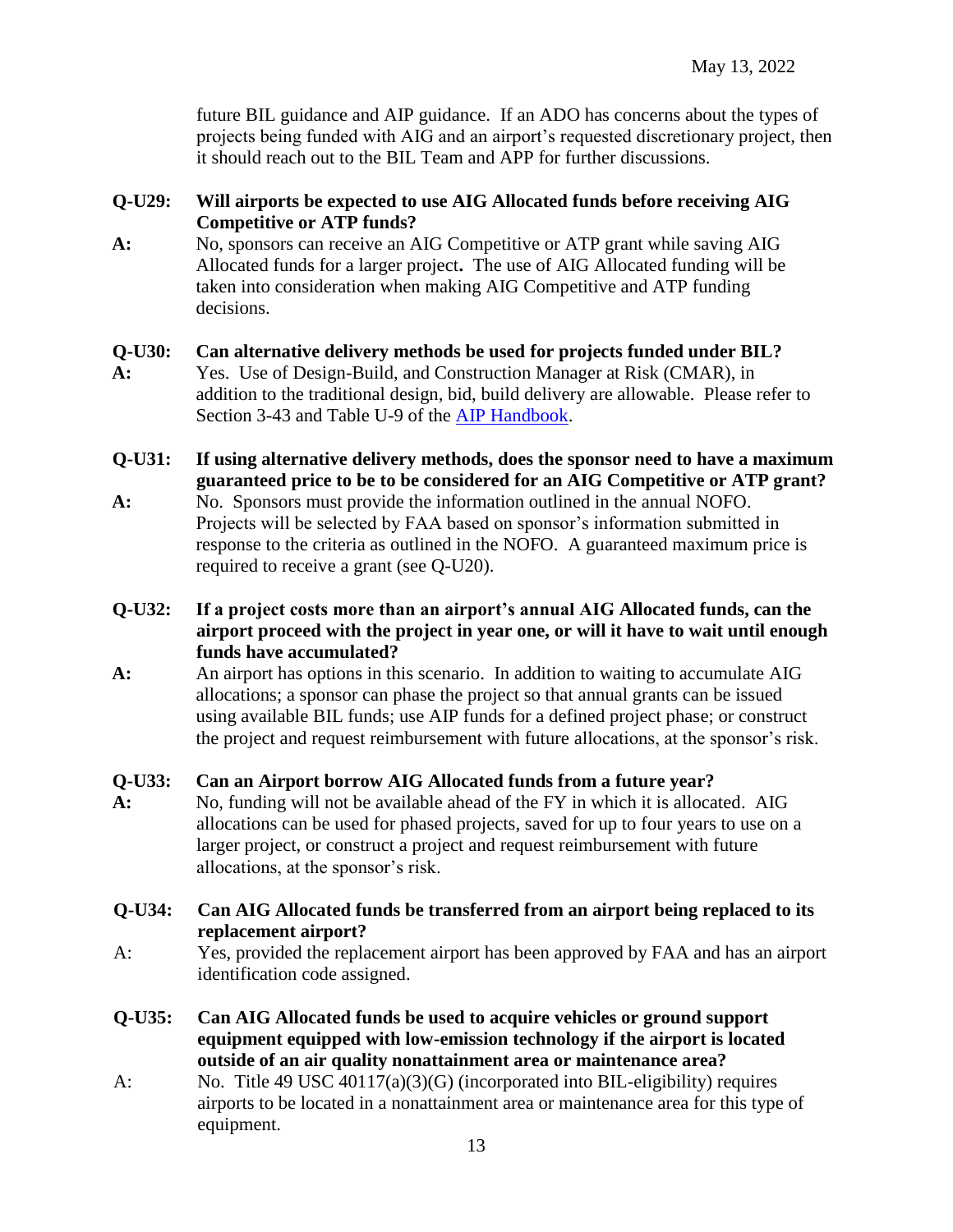#### **Q-U36: Can AIG Competitive or ATP funds be used to replace a FAA owned ATCT with a sponsor owned FCT?**

- **A:** No. FAA owned ATCT are the responsibility of ATO, not ARP. Use of ARP BIL funding to replace a FAA owned ATCT would be supplementing ATO's appropriated funds, which is impermissible.
- **Q-U37: Is the construction, improvement, or expansion of Customs and Border Patrol (CBP) or United States Department of Agriculture (USDA) inspection facilities as part of a terminal project eligible for BIL grants?**
- **A:** For either AIG Allocated or ATP funds, the shell of the CBP facilities is eligible. The USDA inspection facilities are only eligible for AIG Allocated or ATP funds if they are required in the terminal for screening passengers or their baggage, for example in Hawaii where all passenger baggage (checked and carry-on) is screened by the USDA.

#### **Q-U38: Are eligibility calculations required for terminal development grants using AIG Allocated or ATP funds?**

- **A:** Yes. Eligibility calculations similar to those done under PFC will be required for AIG Allocated and ATP terminal grants.
- **Q-U39: Are eligibility calculations required for on-airport rail access grants under ATP?**
- **A:** Yes. The process for making eligibility calculations is outlined in [PFC Update 75-21](https://www.faa.gov/airports/pfc/pfc_updates/) (86 FR 48793, August 31, 2021).

#### **Q-U40: Can ATP funds be used to fund improvements for Terminals at non-primary airports?**

**A:** Yes. Not less than 10% of the annual ATP funding is available for non-hub and non-primary airports. Instructions for applying for these funds will be outlined in a NOFO, which will be issued annually for FY 2022-2026. Projects will be selected by FAA based on sponsor's information submitted in response to the criteria as outlined in the NOFO.

#### **Q-U41: Do ATP grants count toward the \$20M discretionary cap?**

**A:** No. The \$20M cap under 49 U.S.C. 47119(f) applies to AIP funds and is not incorporated into BIL legislation.

#### **Q-U42: Are ATP grants for terminal development for non-primary airports limited to the \$200,000 cap?**

**A:** No. The \$200,000 cap under 49 U.S.C. 47119(b)(2) applies to AIP funds and is not incorporated into BIL legislation.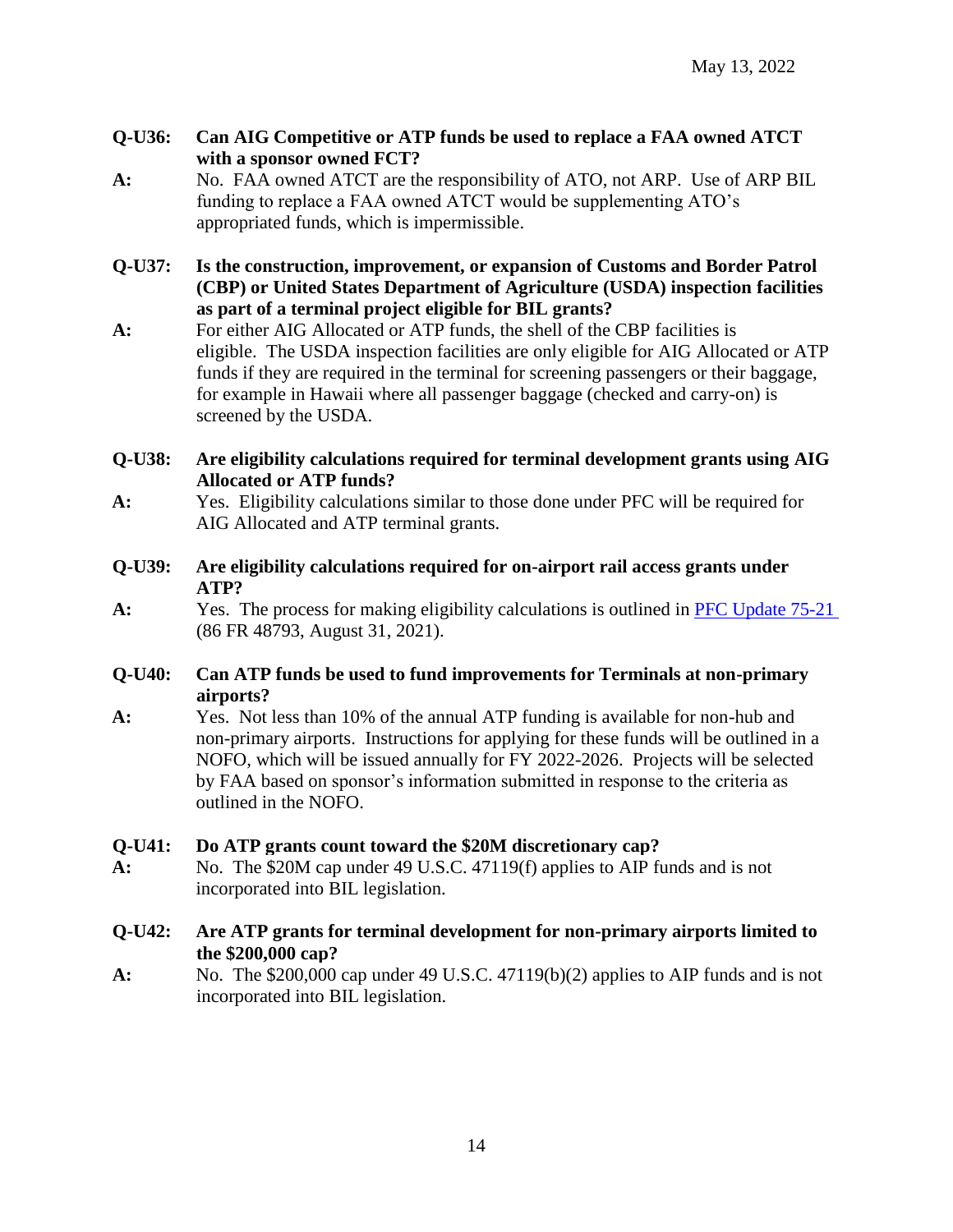#### **Q-U43: How will roadway projects that meet the definition of Terminal Development be prioritized for ATP funding?**

**A:** Access roads servicing exclusively airport traffic that leads directly to or from an airport passenger terminal building and walkways that lead directly to or from an airport passenger terminal building are considered terminal development. These projects will be evaluated as terminal development projects as outlined in the annual NOFO. Sponsors should consider use of AIG Allocated funds for eligible, standalone access road improvements.

#### **Q-U44: Can BIL funded projects include a local hiring preference?**

**A:** The BIL provides authority to use geographical and economic hiring preferences, including local hiring preferences, for construction jobs, subject to any applicable State and local laws, policies, and procedures. Local hiring preferences cannot be used for any portions of a project funded under AIP per 2 CFR 200.319(c).

#### **Q-U45: Why must an airport comply with 2 CFR 200 under BIL?**

**A:** The BIL grants are funded from the General Fund; therefore, the Airport Infrastructure Program and the Airport Terminal Program make Federal Awards to non-Federal entities. These programs are subject to 2 CFR [Part 200 –](https://www.ecfr.gov/current/title-2/subtitle-A/chapter-II/part-200) *Uniform [Administrative Requirements, Cost Principles, and Audit Requirements for Federal](https://www.ecfr.gov/current/title-2/subtitle-A/chapter-II/part-200)  [Awards](https://www.ecfr.gov/current/title-2/subtitle-A/chapter-II/part-200)* (2 CFR § 200.101). In addition, BIL requires us to use the project grant authority required under 49 USC 47104 which further federalizes the funds.

#### **Q-U46: Do limits for grant amendments apply to BIL funds?**

**A:** Yes. For consistency across programs, and to reflect what FAA believes to be best practices, AIP amendment limits will apply to BIL funds. AIG Competitive and ATP funds must use like year funds and are not guaranteed. For more information see Q-U23.

#### **Q-U47: Can BIL AIG Allocated funds be used on sponsor-owned revenue producing aeronautical support facilities such as fuel farms and hangars?**

**A:** Yes. Revenue producing aeronautical support facilities are defined under 49 U.S.C. 47102(24) as fuel farms, hangar buildings, self-service credit card aeronautical fueling systems, airplane wash racks, major rehabilitation of a hangar owned by a sponsor, or other aeronautical support facilities that the Secretary determines will increase the revenue producing ability of the airport.

> AIG Allocated funds have expanded eligibility beyond AIP. BIL eligibility allows these types of projects to be funded at any airport, regardless of size. The AIP statutory "airside needs" test is not applicable to BIL projects. However, to be BILeligible, the project would still need to be a new installation or major improvement to increase revenue production at the airport. Because the goal of BIL is to improve the nation's infrastructure, maintenance and repair are not eligible. For example, the expansion of a fuel farm to include a new fuel tank, increasing capacity, would be eligible as a new installation. A project to replace old fuel tank supply lines would be considered general maintenance and ineligible.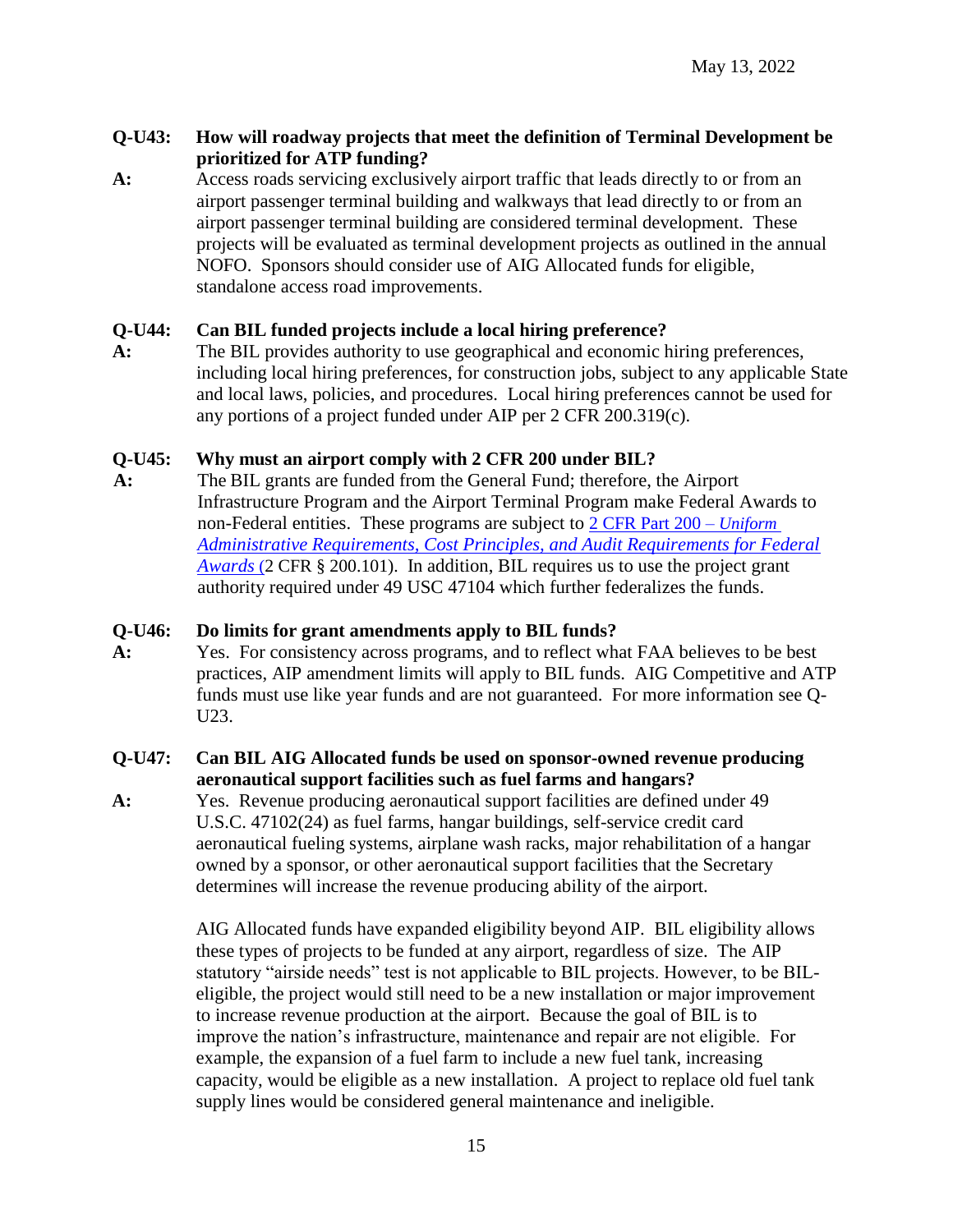**Q-U48: If using AIG Allocated funds for sponsor-owned revenue producing aeronautical support facilities, does the airside need test apply? A:** No. There is no requirement in BIL to certify or demonstrate that airside needs within the next three years will be met. Section 49 U.S.C 47110(h), which places limitations on these types of projects, including the airside needs test, does not apply to AIG Allocated funds. **Q-U49: Can AIG Allocated funds be transferred from a primary airport to a nonprimary airport if they have the same sponsor? A:** Yes. See Q-U16. **Q-U50: Can a sponsor transfer AIG Allocated funds to an unclassified airport in their system? A:** No. Unclassified airports are not eligible to receive BIL funds. See Q-8. **Q-U51: If an airport transfers its AIG Allocated funds between a primary airport and a nonprimary airport, how is the Federal share calculated? A:** The Federal share of the AIG Allocated grant will be calculated according to the statutory Federal share of the airport receiving the grant offer. See Q-F5. **Q-U52: If an airport banks AIG Allocated funds, is the Federal share based on when the funds were allocated or when the grant is issued? A:** The Federal share of the AIG Allocated grant will be the airport's statutory Federal share for the FY of the grant offer. **Q-U53: Is the Federal share for ATP funds based on the FY the project is announced or the FY when the grant is issued? A:** Due to the different percentages of ATP funds available for large, medium, small, and nonhub/nonprimary airports, the federal share is based on the FY the project is announced by the Secretary through our Notice of Intent to Fund process. **Q-U54: Can BIL funds be used to acquire and install Explosive Detection System (EDS) machines? A:** Use of AIG Allocated or ATP funds for acquisition and installation of the EDS machines used to screen passenger checked baggage is potentially eligible. The Transportation Security Administration (TSA) must agree in writing that the EDS machines are required, and TSA must provide evidence that they cannot finance them in the near term. Coordinate with your local ADO/RO. **Q-U55: Can BIL funds be used to construct building modifications necessary to support** 

**an EDS? A:** Use of AIG Allocated or ATP funds for building modifications needed to accommodate EDS machines used to screen passenger-checked baggage is eligible. TSA must agree in writing that the proposed space for EDS machines is only that which is needed to meet the minimum space requirement. Coordinate with your local ADO/RO.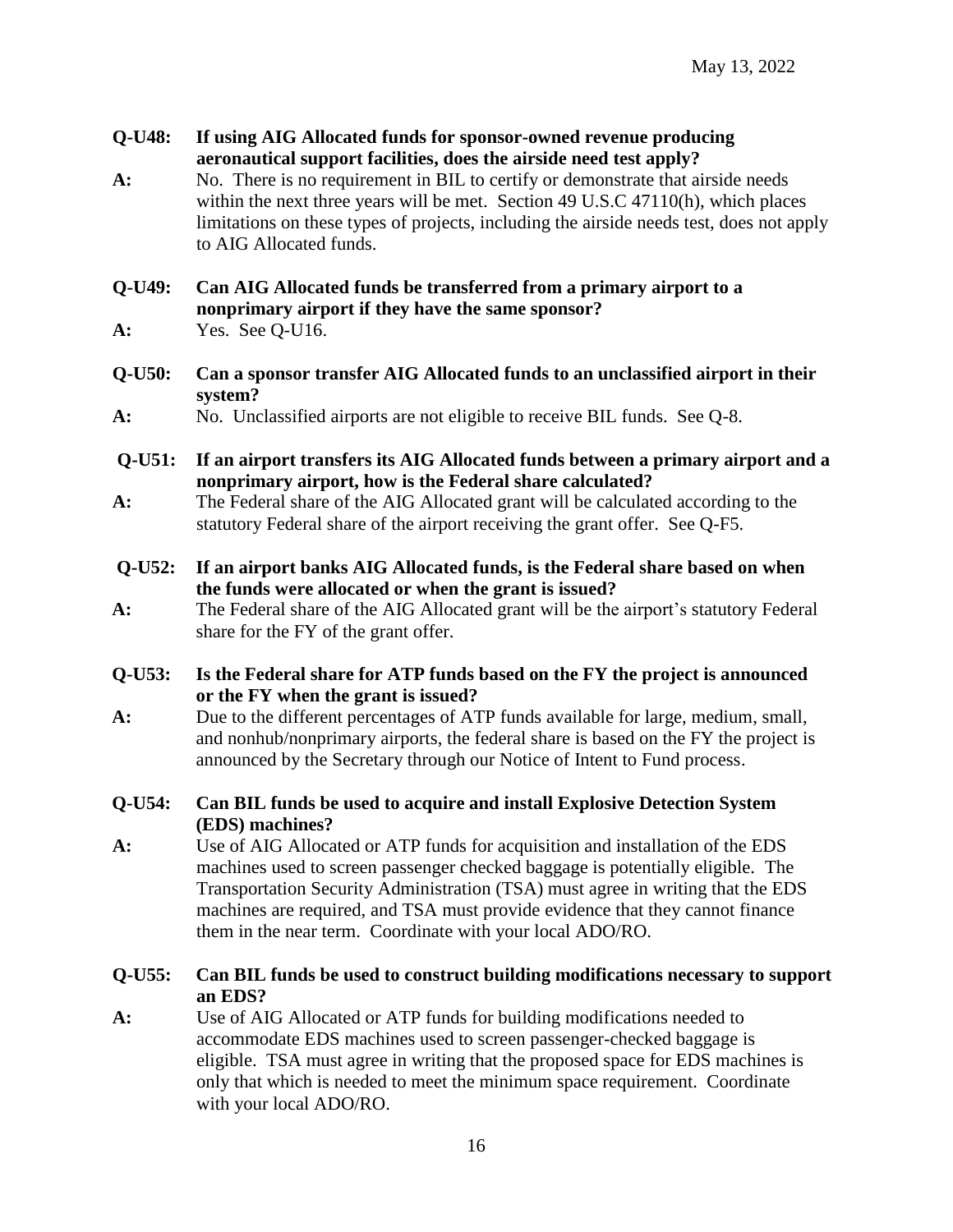- **Q-U56: Does the provision to use CY 2018, CY 2019, or the most recent CY enplanements (See Q-F1(1)(a)) apply when determining an airport's hub status for ATP funding?**
- **A:** No, 49 U.S.C. 47114(c)(1)(J) only applies to AIP and AIG formula allocations. The airport's hub status is based on the most recent full calendar year enplanements.
- **Q-U57: When using annual AIG Allocated grants to reimburse a large multi-year project, will each grant require its own specific usable unit of work?**
- **A:** No. For phased projects, the grant offer must include a special condition that requires the sponsor to complete a safe, useful, and usable unit of work within a reasonable timeframe. Each grant agreement must specifically describe the work being reimbursed under that grant. Refer to Section 3-21 of the **AIP Handbook**.
- **Q-U58: Are airports required to certify that they have all safety and security equipment, and access and equipment for passengers boarding or exiting nonair carrier aircraft to receive a BIL grant for terminal development?**
- **A:** No.This requirement under 49 U.S.C. 47119(a)(1)(A) applies to AIP funds and is not incorporated into BIL.
- **Q-U59: Does the requirement for the sponsor to certify that projects affecting safety, security, or capacity, including pavement condition, for projects that include eligible terminal revenue producing areas apply to BIL?**
- **A:** No.This requirement under 49 U.S.C. 47119(a)(2)(B) applies to AIP funds and is not incorporated into BIL legislation.
- **Q-U60: Can BIL AIG Allocated funds be used for revenue generating parking for vehicles of passengers or delivering of passengers?**
- **A:** No. Use of AIG Allocated funds for revenue generating parking lots (including parking structures or garages) is not eligible for BIL funding for any size airport.

#### **Q-U61: What is the Build America, Buy America (BABA) Act?**

**A:** Buy American requirements under 49 U.S.C. 50101, Build America, Buy America requirements in sections 70912(6) and 70914 in Public Law No: 117-58, the Infrastructure Investment and Jobs Act, also known as BIL. The BABA Act will be required for both BIL and AIP grants. FAA's Buy American requirements are more restrictive than BABA, but BABA includes more specific requirements for construction materials. More information and implementation guidance will be provided as it becomes available.

#### **Q-U62: Can alternative delivery methods be used for airside construction?**

**A:** Yes, refer to 2 CFR 200 and Appendix U of the [AIP Handbook.](https://www.faa.gov/airports/aip/aip_handbook/)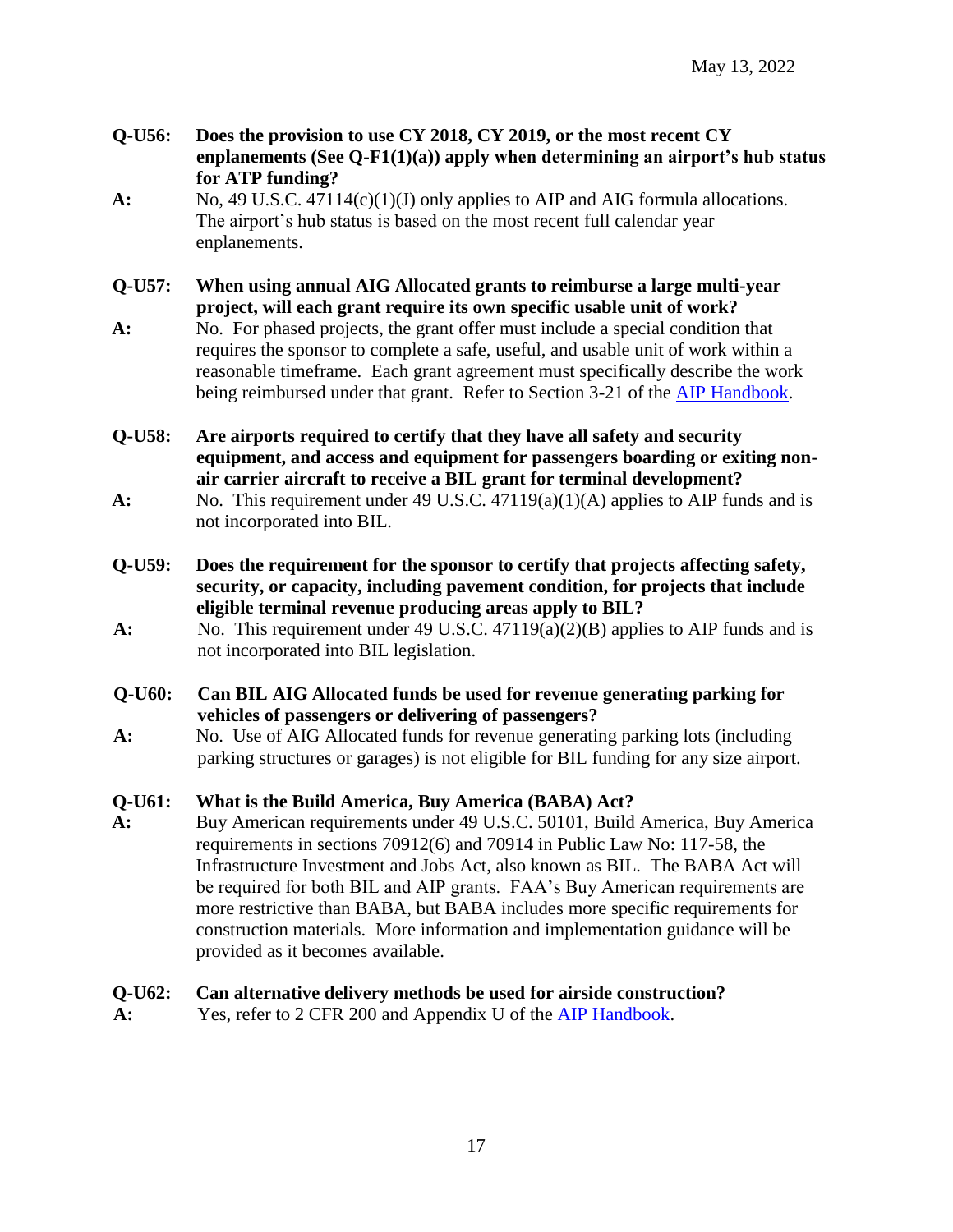- **Q-U63: The statute lists achieving Leadership in Energy and Environmental Design (LEED) accreditation standards as one example of improving energy efficiency. Can a similar standard be used?**
- **A:** Yes. One goal of ATP is to fund projects that improve energy efficiency. Achieving LEED or similar standards provides a method for measuring a project's impact.

#### **Q-U64: Can engineering or other project formulation costs incurred prior to enactment of the BIL be reimbursed?**

**A:** No.Costs incurred prior to November 15, 2021, cannot be reimbursed with BIL funds. The airport must verify that an invoice submitted after November 15, 2021, does not include costs incurred prior to that date.

#### **Q-U65: Can a Reimbursable Agreement (RA) signed or paid prior to enactment of the BIL be reimbursed?**

**A:** Costs incurred prior to November 15, 2021 (when the work was actually performed), cannot be reimbursed with BIL funds. If the RA was signed and/or paid prior to that date, BIL funds can be used but only for costs incurred after November 15, 2021.

#### **Q-U66: Can AIG Allocated funds and ATP funds be combined in a single grant?**

- **A:** No.They can be combined to fund a project or phase of a project but must be separate grants.
- **Q-U67: Are projects that increase energy efficiency of an airport's power sources, such as solar or geo-thermal, eligible for BIL funding?**
- **A:** Yes. If in a nonattainment or maintenance area meeting the criteria for the VALE program see Q-U35.

For all other airports AIG Allocated funds can be used to assess the airport's energy requirements in order to identify opportunities to increase energy efficiency at the airport as outlined under 49 U.S.C. 47140(a). AIG Allocated funds can be used for improvements identified in the energy assessment that increase energy efficiency at the airport under 49 U.S.C. 47140(b). Contact your ADO for additional guidance.

#### **Q-U68: Is an energy efficiency assessment required for an ATP project to increase energy efficiency?**

**A:** No. FAA will not require an assessment if the energy efficiency project is in support of the terminal. One of the project considerations for ATP projects is to improve energy efficiency, including upgrading environmental systems, upgrading plant facilities, and achieving LEED (or similar) accreditation standards as part of a new terminal construction, expansion, or rehabilitation.

#### **Q-U69: Do FAA's AIP or similar contract provisions apply to BIL funded projects?**

**A:** Yes. The BIL grants are funded from the General Fund; therefore, the Airport Infrastructure Program and the Airport Terminal Program are both Federal Grant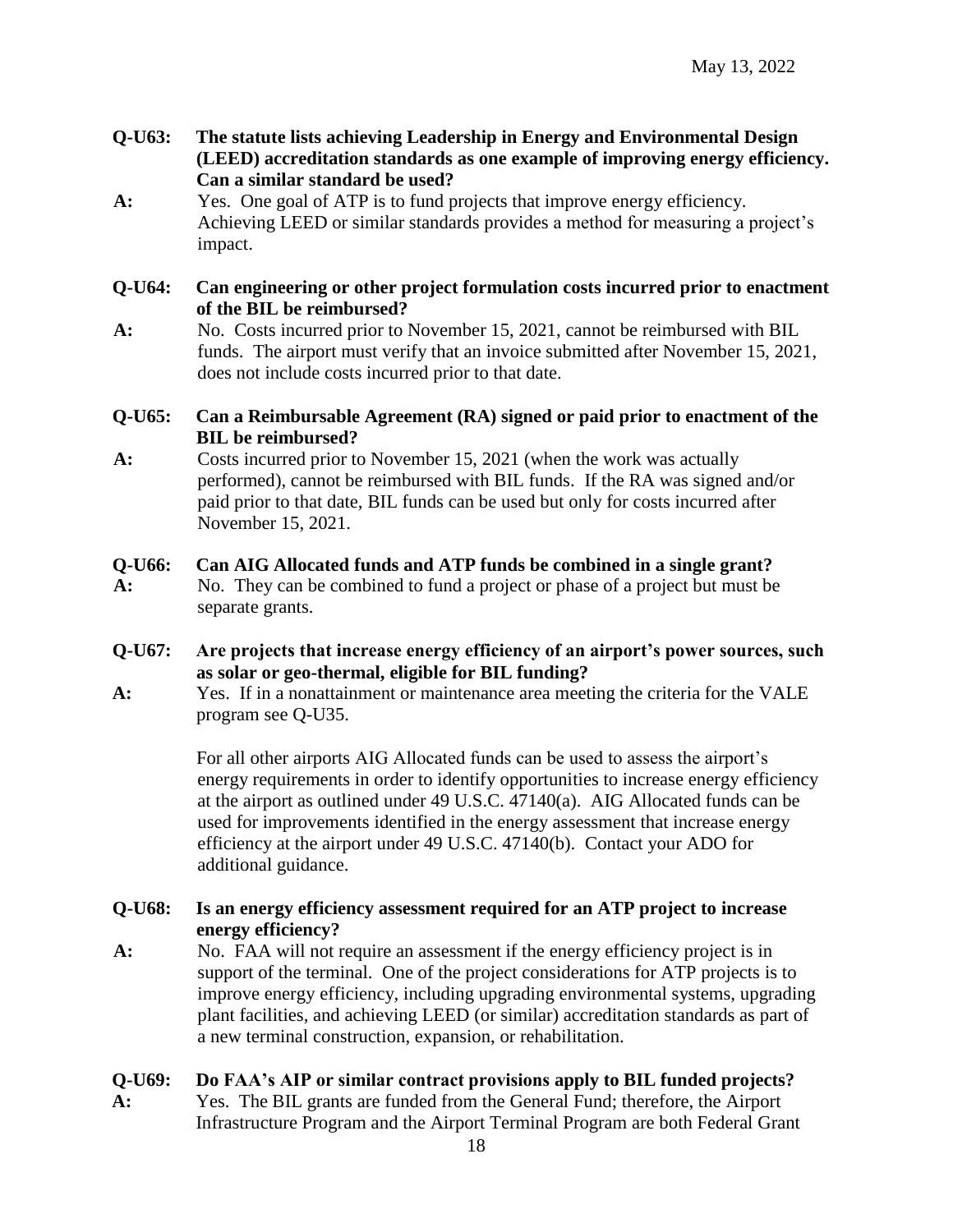Programs. BIL funded projects must comply with FAA's Contract Provision [Guidelines for Obligated Sponsors and Airport Improvement Program Projects.](https://www.faa.gov/airports/aip/procurement/federal_contract_provisions/) This includes Disadvantaged Business Enterprise, Davis-Bacon, Civil Rights, Equal Employment Opportunity (EEO), and Veteran's Preference, among other required contract provisions.

- **Q-U70: What procurement method must be used for alternative project delivery such as Construction Manager at Risk (CMAR) or Design-Build (D-B)?**
- **A:** Sponsors must use the competitive proposal method as outlined in 2 CFR  $200(b)(2)(iii)$  and FAA guidance in Appendix U of the [AIP Handbook.](https://www.faa.gov/airports/aip/aip_handbook/) Price (fee/profit) must be a consideration in the selection process and sponsor must provide a cost or price analysis per 2 CFR 200.320. For D-B, 49 U.S.C. 47142(a)(6) requires three (3) or more proposals. Applicable Federal contract requirements must be included as part of the sponsor's solicitation and in all contracts and subcontracts resulting from the procurement (See Q-U69). Selection of a CMAR or D-B that doesn't meet these requirements is not eligible for BIL funding. Contracts and grants for CMAR or D-B are based on a negotiated guaranteed maximum price (GMP), representing the ceiling project price.
- **Q-U71: Can a sponsor be reimbursed for sponsor-furnished proprietary equipment and materials (i.e., baggage handling system equipment or steel for a terminal project) that were procured separately for a non-federally funded project?**
- **A:** FAA will only reimburse sponsors for eligible project related costs incurred on or after November 15, 2021, which is the date of enactment of BIL. See Q-U24. Sponsor furnished materials and equipment must be purchased (cost incurred) after BIL was enacted and follow federal contract provisions, including 2 CFR 200, to be eligible for reimbursement, installation, inspection, and testing. In addition, Buy American and Buy America, Build America must be followed for the costs of the equipment and/or materials to be eligible for reimbursement.

## **Questions on Grant Application, Payments, and Closeouts**

#### **Q-A1: How does an airport apply for a BIL grant?**

**A: AIG Allocated:** Follow AIP process including projects in the CIP, submittal of the SF-424, *Application for Federal Assistance* and other documents as required by [FAA Airports Standard Operating Procedure \(SOP\) 6.00](https://www.faa.gov/airports/resources/sops/) and the local ADO or RO.

> **AIG Competitive:** For projects selected through the competitive process under the annual NOFO, follow AIP process including projects in the CIP, submittal of the SF-424, *Application for Federal Assistance* and other documents as required by [FAA Airports SOP 6.00](https://www.faa.gov/airports/resources/sops/) and the local ADO or RO.

ATP: For projects selected through the competitive process under the annual NOFO, follow AIP process including projects in the CIP, submittal of the SF-424, *Application for Federal Assistance* and other documents as required by [FAA](https://www.faa.gov/airports/resources/sops/)  [Airports SOP 6.00](https://www.faa.gov/airports/resources/sops/) and the local ADO or RO.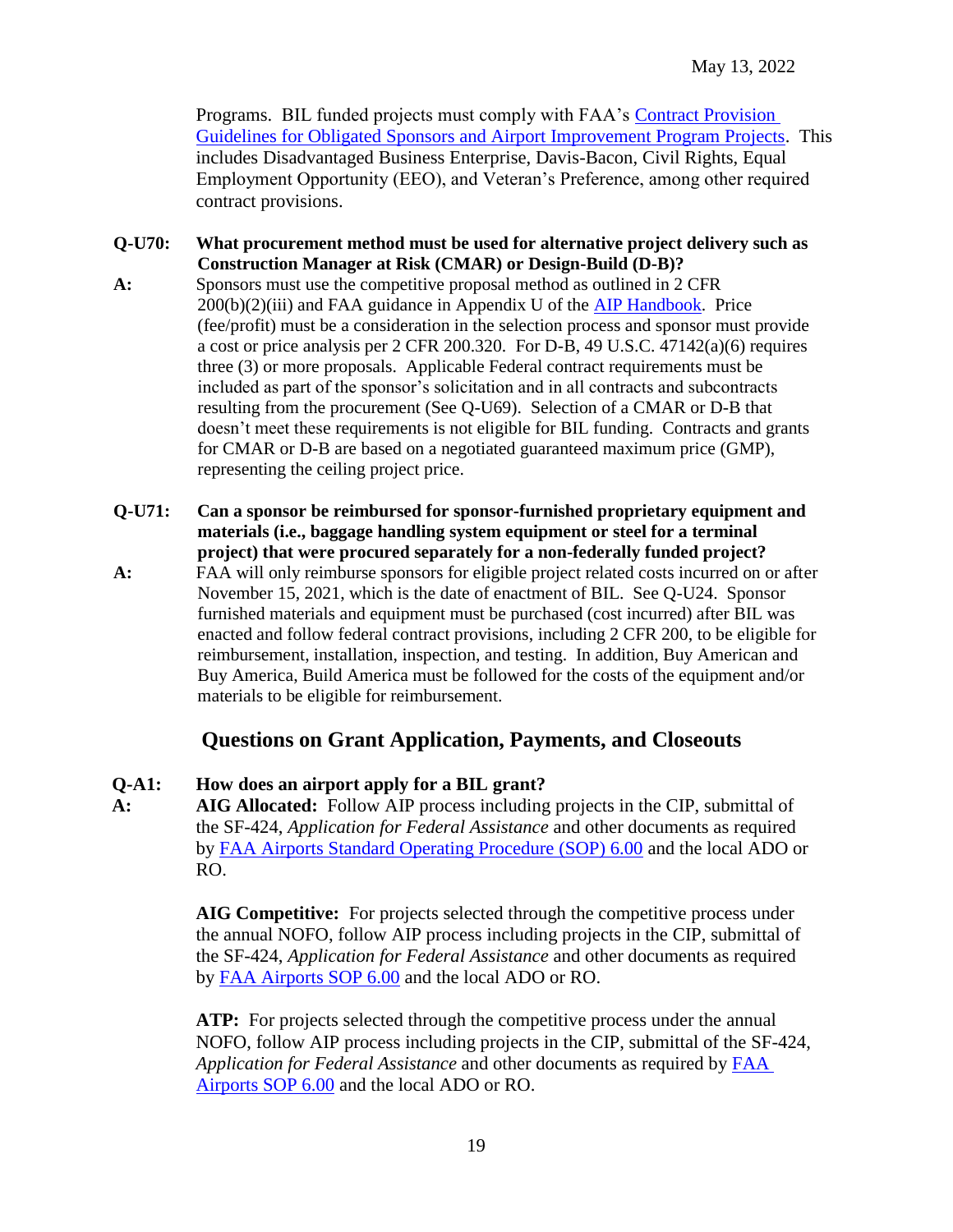#### Q-A2: Can a project using a combination of AIP and BIL funds be included on a **single grant application?**

**A:** No. Separate applications are required for each fund type.

#### **Q-A3: How will an airport sponsor submit payment requests?**

**A:** FAA will use the existing U.S. Department of Transportation Delphi eInvoicing system for payment requests, following FAA's payment policy.

#### **Q-A4: What documentation is required for closing out a BIL Grant?**

**A:** ADOs will use AIP closeout process per [FAA Airports SOP 10.00.](https://www.faa.gov/airports/resources/sops/) After the grant is closed, it remains subject to audit. The airport sponsor must retain grant documentation for three years after the grant is closed as required by 2 CFR 200.334.

## **Questions related to the State Block Grant Program**

#### **Q-SB1: How will BIL funds be administered to airports covered under the FAA's State Block Grant Program (SBGP)?**

**A:** FAA interprets 49 U.S.C. 47128, State Block Grant Program, as giving direction to provide each State Block Grant participating state program administration responsibilities for grants issued under BIL. This interpretation is consistent with our long-standing practice.For airports covered under the FAA's SBGP, the FAA will issue block grants to states designated for projects at specific locations. BIL funds are location specific, similar to AIP discretionary funding. When projects are ready to move forward, location-specific funding will be awarded based on BIL availability and actual construction bids or negotiated agreement.

#### **Q-SB2: Will the State Block Grant Participating State be provided** *program* **administration costs related to BIL funding?**

**A:** No. The FAA is applying many of the same program administration rules for BIL as for AIP. For states that participate in the FAA's SBGP, program administration costs are not allowable for BIL grants, but project administrative costs could be allowable through direct billing. See Q-SB3.

#### **Q-SB3: Can the State Block Grant Participating State be reimbursed for** *project* **administrative costs related to BIL grants?**

A: Yes. The state can charge for project administrative costs that are directly related to administering the eligible project (many are normally done by a consultant or other hired company) such as application preparation, contract management, engineering oversight, bidding, etc. BIL programs, like AIP, are subject to the requirements of 2 CFR Part 200. See the AIP Handbook for further detail on how FAA applies these requirements in the airport development grant context.

#### **Q-SB4: For those BIL projects administered under the block grant, who would have the responsibility to complete NEPA?**

**A:** The state's environmental compliance responsibilities when administering BIL funds under the Block Grant Program will vary depending on if the project involves the use of only BIL funds, or a mixture of funding sources. In general, BIL AIG Allocated